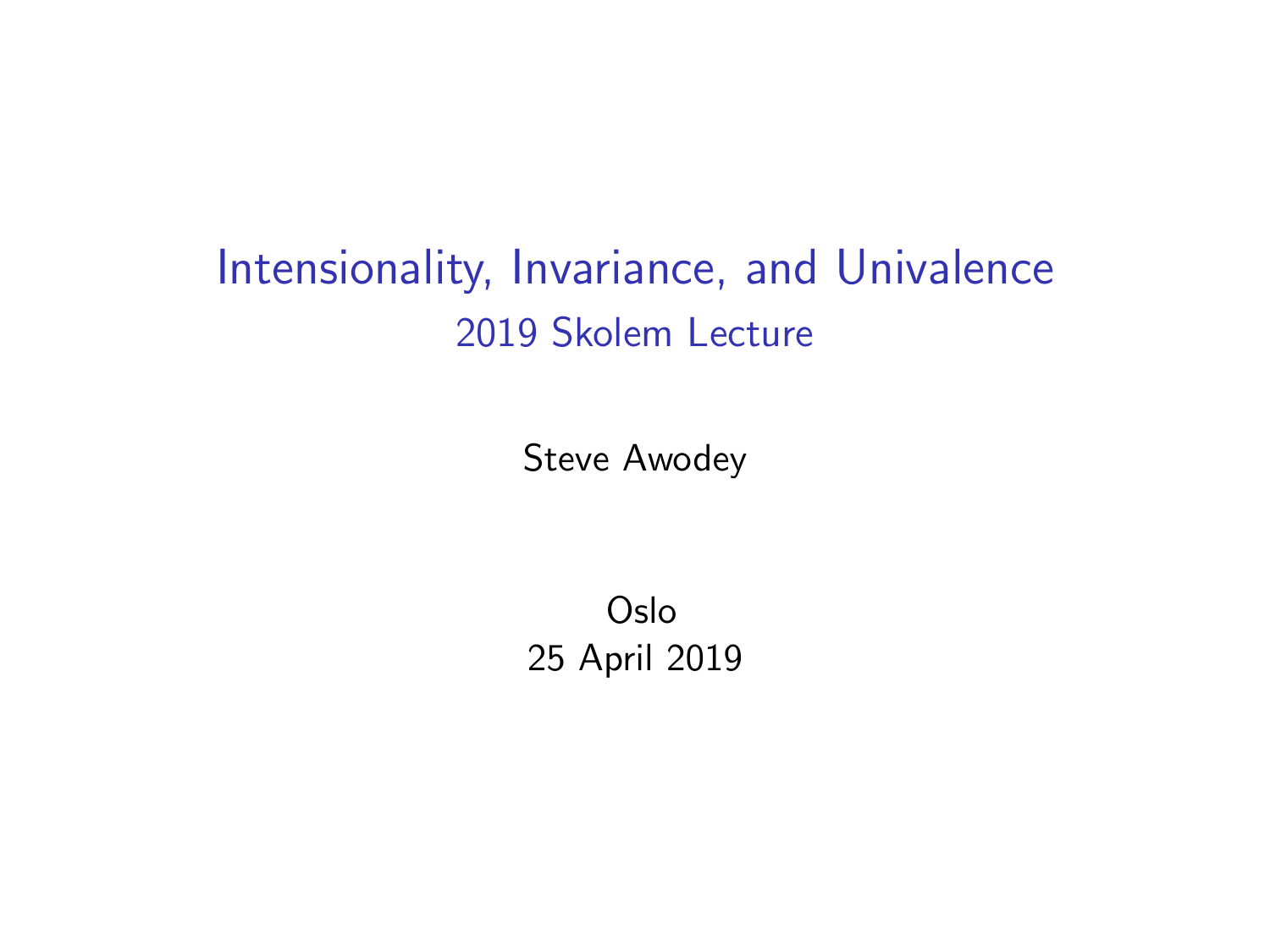#### Über die mathematische Logik

Von

#### Th. Skolem.

(Nach einem Vortrag gehalten im Norwegischen Mathematischen Verein am 22. Oktober 1928).

Bekanntlich wurde die Logik als Wissenschaft von Aristoteles gegründet. Alle kennen den Aristotelischen Syllogismus. Die syllogistischen Figuren von Aristoteles bildeten den Hauptinhalt der Logik während des ganzen Mittelalters. Kant soll einmal gesagt haben, dass die Logik die einzige Wissenschaft sei, die seit dem Altertum gar keine Fortschritte gemacht hatte. Dies war vielleicht damals richtig; heute ist es aber nicht mehr so.

In der letzten Zeit ist nämlich der sogenannte Logikkalkul oder die mathematische Logik entwickelt worden, eine Theorie, welche über die Aristotelische Logik weit hinausgekommen ist. Sie ist von Mathematikern entwickelt worden; die Philosophen von Fach haben sich sehr wenig dafür interessiert, vermutlich weil sie diese Theorie zu mathematisch gefunden haben. Anderseits haben auch die meisten Mathematiker sich sehr wenig dafür interessiert, weil sie die Theorie zu philosophisch gefunden haben.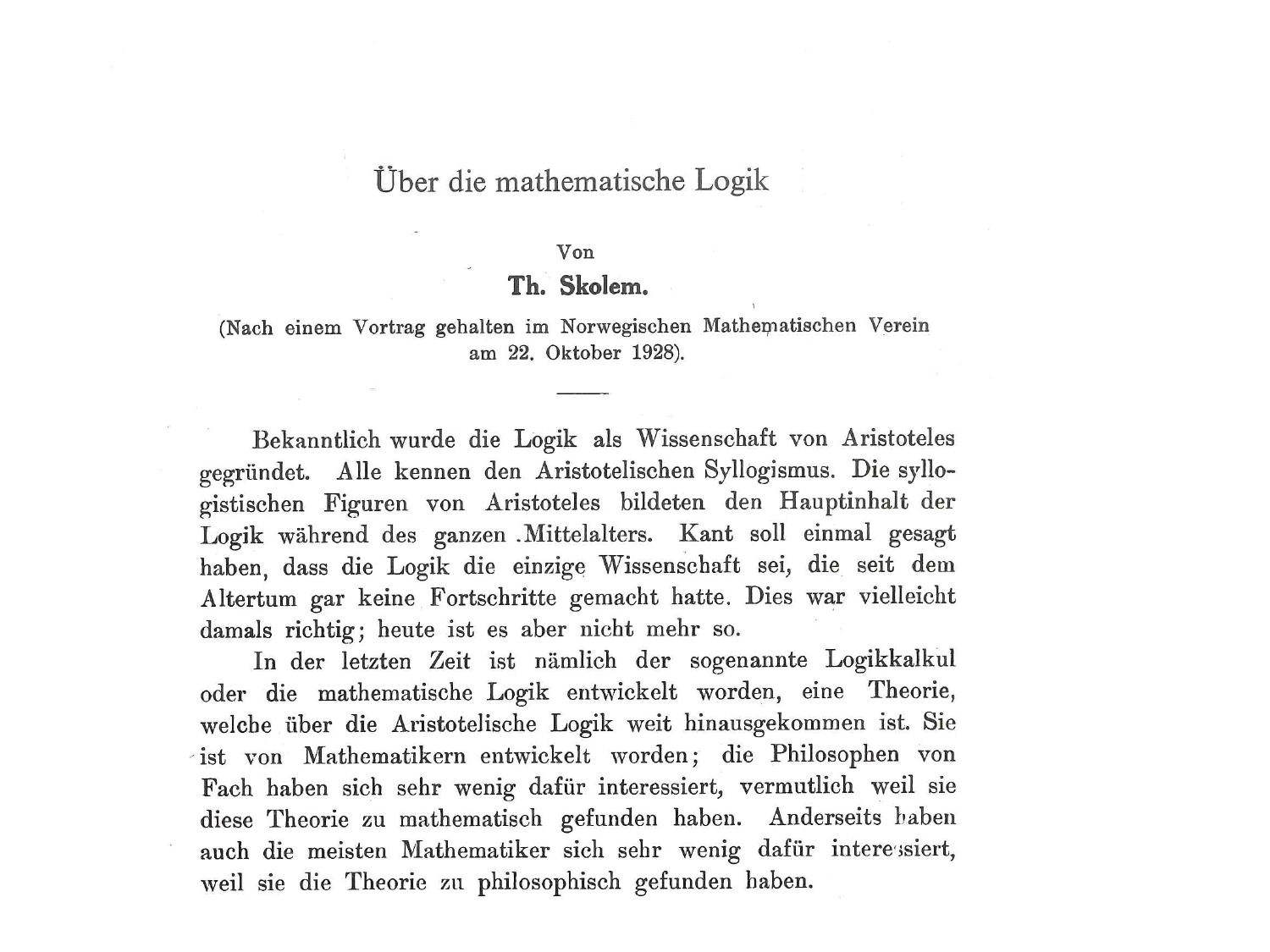#### 1. Frege's puzzle about equality

What is the meaning of a word or statement? Frege begins by considering equality:

> Equality gives rise to challenging questions which are not altogether easy to answer. Is it a relation? a relation between objects? or between names or signs of objects? if we were to regard equality as a relation between that which the names 'a' and 'b' designate, it would seem that  $a = b$  could not differ from  $a = a$  (provided  $a = b$  is true). A relation would thereby be expressed of a thing to itself, and indeed one in which each thing stands to itself but to no other thing. What is intended to be said by  $a = b$  seems to be that the signs or names 'a' and 'b' designate the same thing, so that those signs themselves would be under discussion; a relation between them would be asserted.

Frege, Über Sinn und Bedeuting, 1892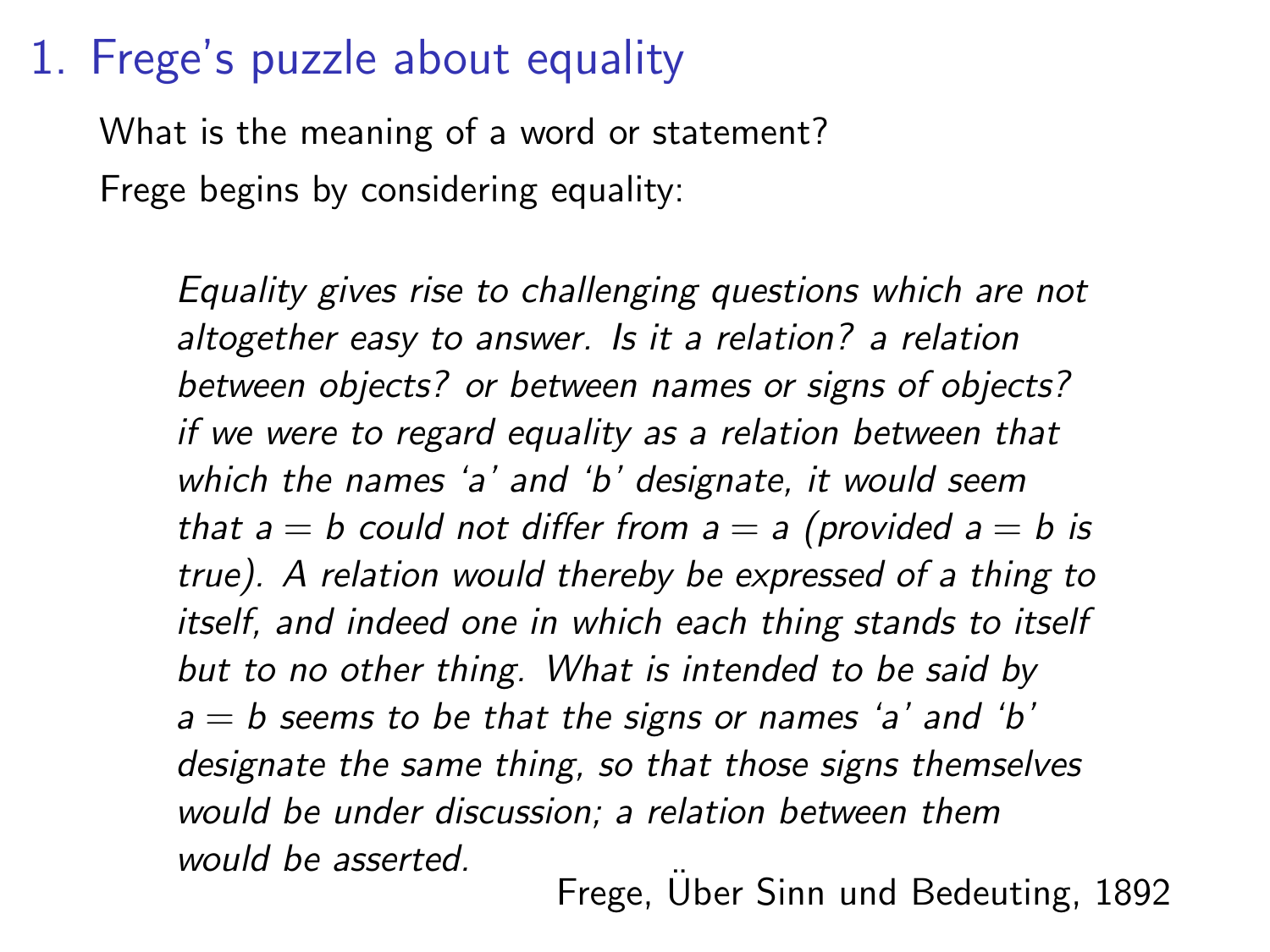## 1. Frege's notions of meaning and sense

- $\blacktriangleright$  He decides that it must be a relation between things, but that every expression (name, predicate, sentence) must have both a meaning (*Bedeutung*) and a sense (*Sinn*).
- $\blacktriangleright$  The meaning is the thing denoted (das Bezeichnete).
- $\blacktriangleright$  The sense is how the meaning is presented (Art des Gegebenseins).
- $\blacktriangleright$  The meaning of a sentence is its "truth-value" (Wahrheitswert).

If our conjecture that the meaning of a sentence is its truth-value is correct, the latter must remain unchanged when part of the sentence is replaced by an expression with the same meaning but different sense. ... What else but the truth-value could be found, that belongs quite generally to every sentence ... and remains unchanged by substitutions of the kind in question?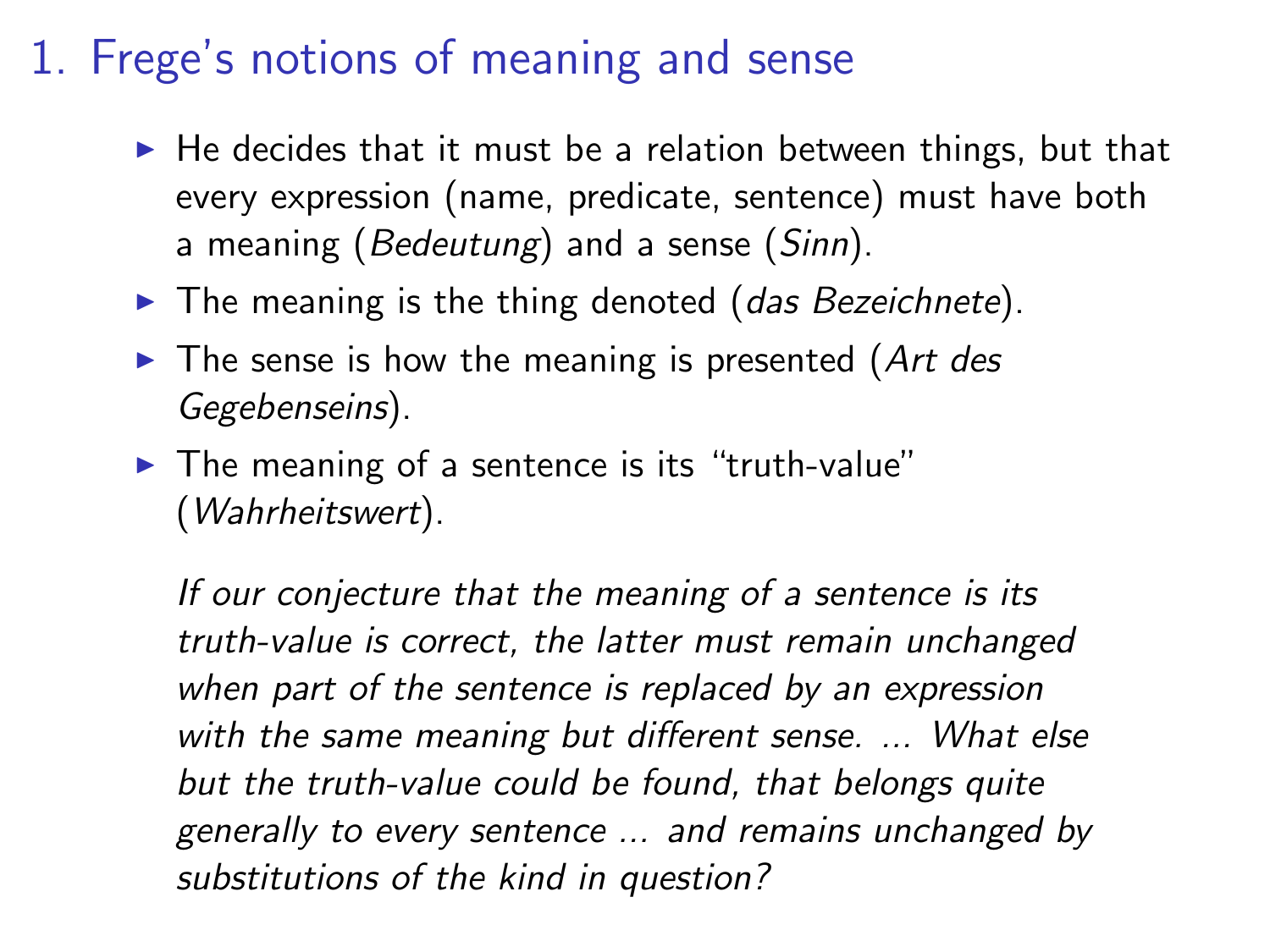1. Frege's notions of meaning and sense

If now the truth value of a sentence is its meaning, then on the one hand all true sentences have the same meaning and so, on the other hand, do all false sentences.

This is the conclusion that I would like to avoid: that all true statements mean the same thing, namely True – at least for statements of logic and mathematics.

- $\triangleright$  For mathematical objects, the role of sense can be played by a presentation of the object.
- $\triangleright$  The meaning of a theorem should not depend on a choice of a presentation.
- $\triangleright$  But different theorems may mean something very different, even if both are true.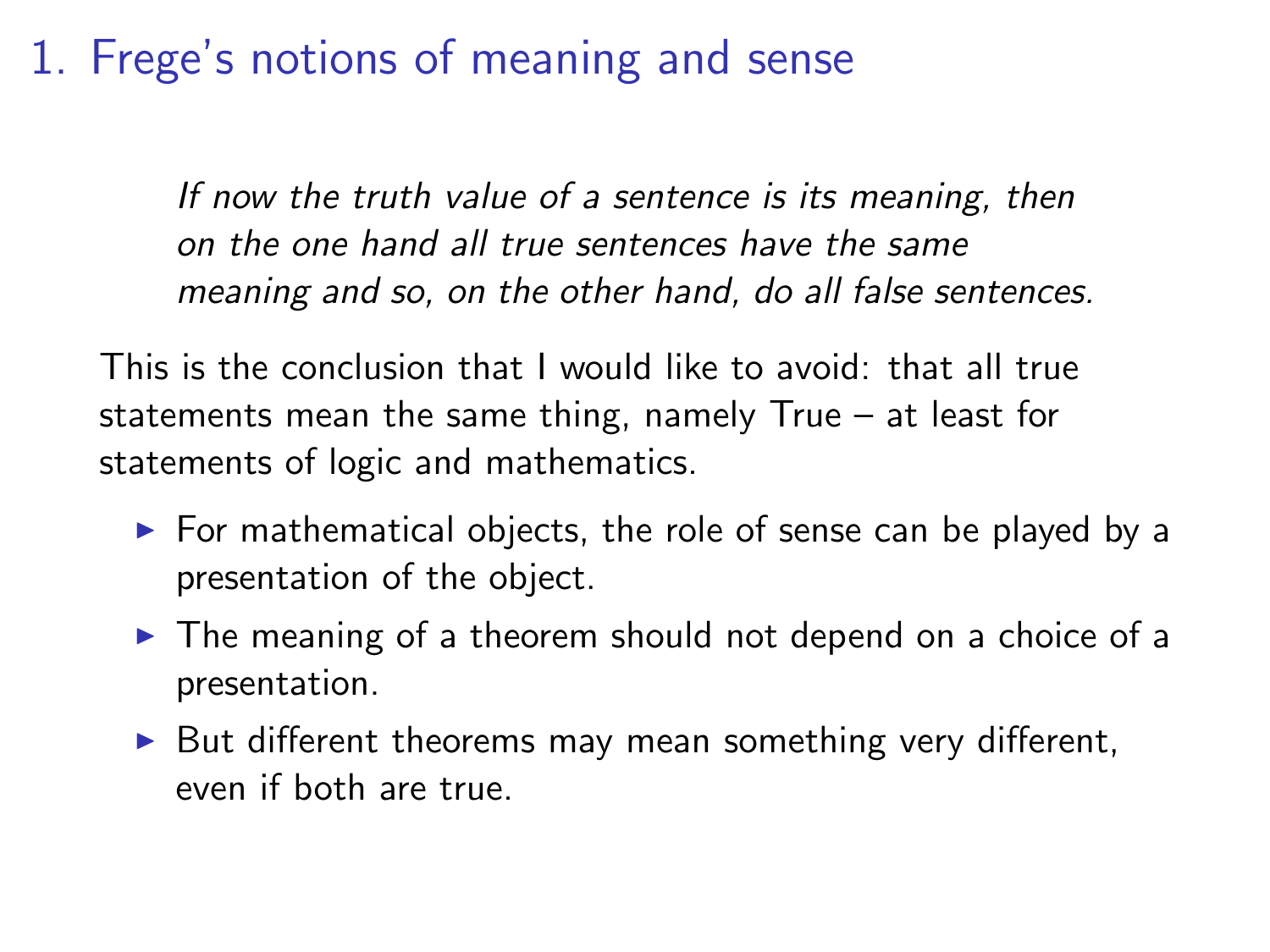## 2. Martin-Löf's intensional type theory

The system of intensional type theory of Per Martin-Löf uses two different kinds of equality.

- $\triangleright$  a  $\equiv$  b definitional or judgmental equality,
- $\blacktriangleright$  a = b propositional or typal equality, also written Id(a, b).

In this system,  $(a \equiv b)$  implies  $(a = b)$ , but not conversely. So these can be used to model Frege's distinction:

- $\triangleright$  a  $\equiv$  b says a and b have the same sense: roughly "same syntactic presentation in the system".
- $\blacktriangleright$  a = b says a and b have the same meaning: roughly "same things being reasoned about by the system".

For example, on the type  $\mathbb N$  of natural numbers we may have

$$
\pi_1\langle n,m\rangle\equiv n\,,
$$

but only

$$
m+n=n+m.
$$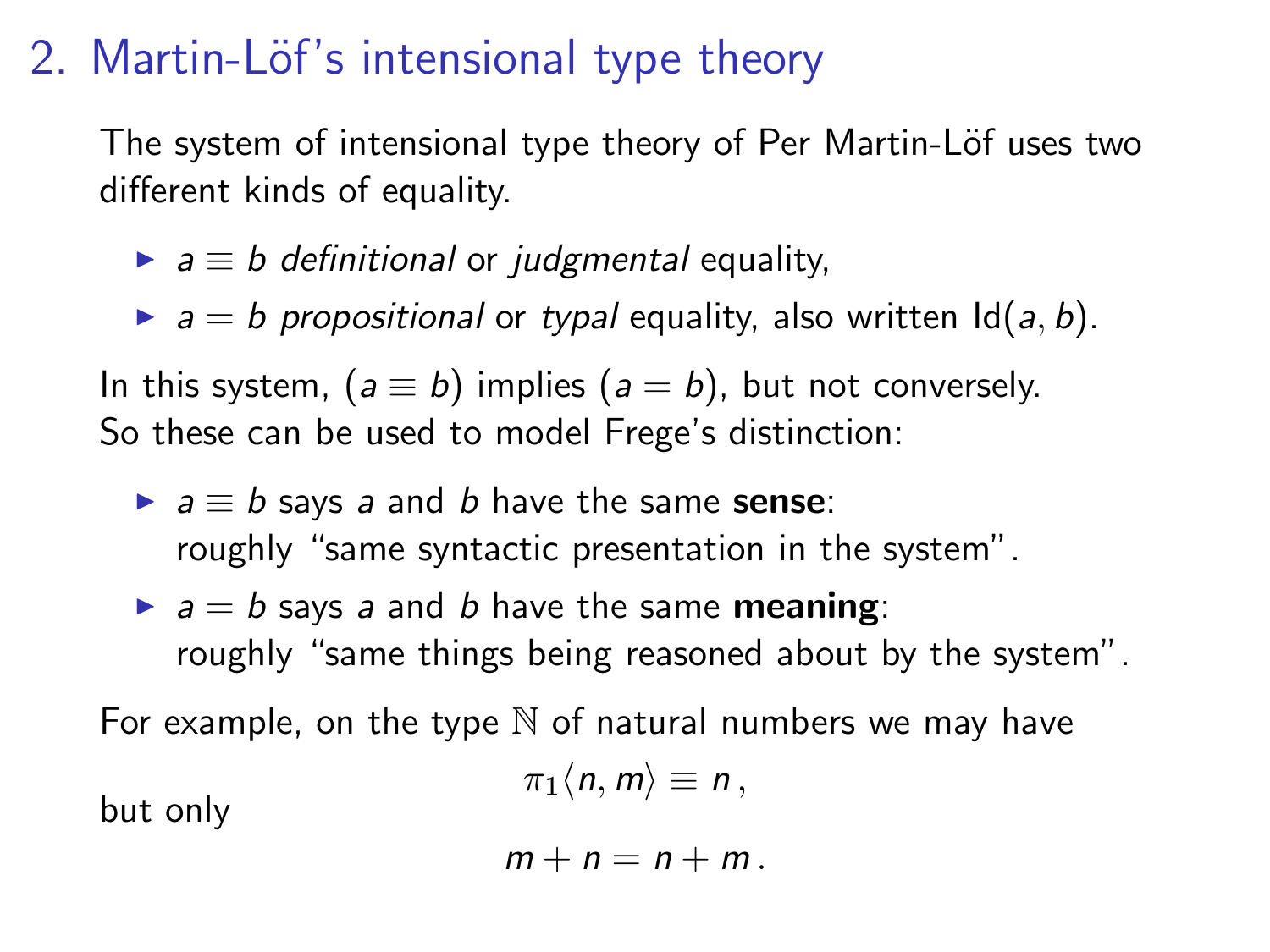#### 2. Martin-Löf's intensional type theory

The basic operations of type theory are as follows:

0, 1,  $A + B$ ,  $A \times B$ ,  $A \rightarrow B$ ,  $\Sigma_{x:A} B(x)$ ,  $\Pi_{x:A} B(x)$ ,

These correspond to the logical operations:

$$
\bot, \top, p \vee q, p \wedge q, p \Rightarrow q, \exists x p(x), \forall x p(x).
$$

- $\triangleright$  Unlike in predicate logic, where one is only concerned with entailment  $p \vdash q$ , in type theory one also has terms  $x : A \vdash t : B$  which can be regarded as proofs, computations, witnesses, grounds of truth, etc.
- Provability  $\vdash p$  is replaced by the existence of a term  $\vdash t : A$ .
- $\triangleright$  Thus the meaning of a type theoretic proposition A is not just true or false, but the collection of its "proofs"  $\vdash t : A$ .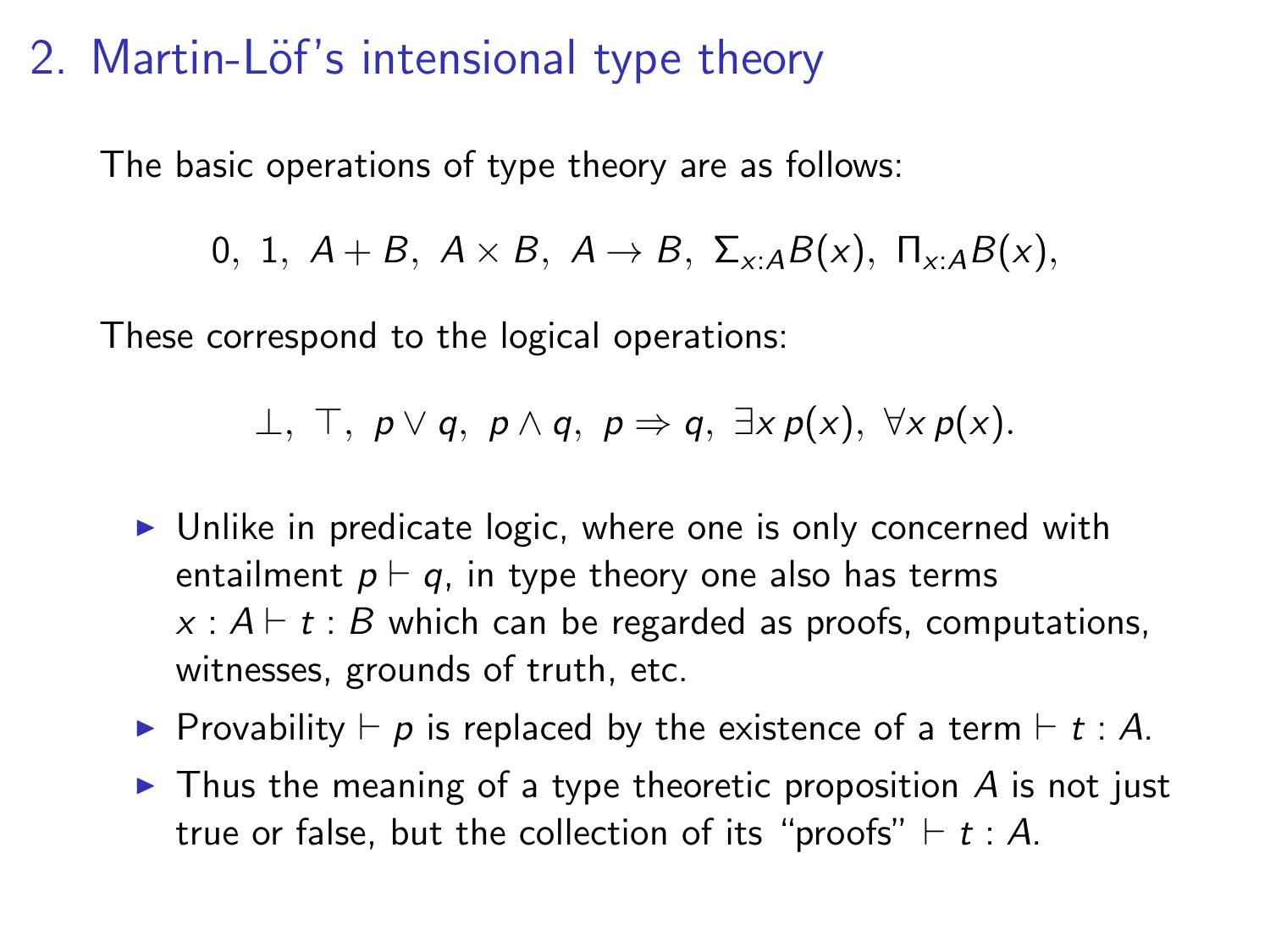#### 3. Propositions as types

This is also called the Curry-Howard correspondence.

$$
\begin{array}{c|c|c|c|c|c|c|c|c} \hline 0 & 1 & A+B & A\times B & A\to B & \Sigma_{x:A}B(x) & \Pi_{x:A}B(x) \\ \hline \hline \bot & T & p\vee q & q\wedge q & p\Rightarrow q & \exists_{x} p(x) & \forall_{x} p(x) \end{array}
$$

| term: Type                          | proof: Proposition |
|-------------------------------------|--------------------|
| x : A                               | assumption of A    |
| $\langle a, b \rangle : A \times B$ | $\wedge$ -intro    |
| $\lambda x.t(x): A \rightarrow B$   | ⇒-intro            |
|                                     |                    |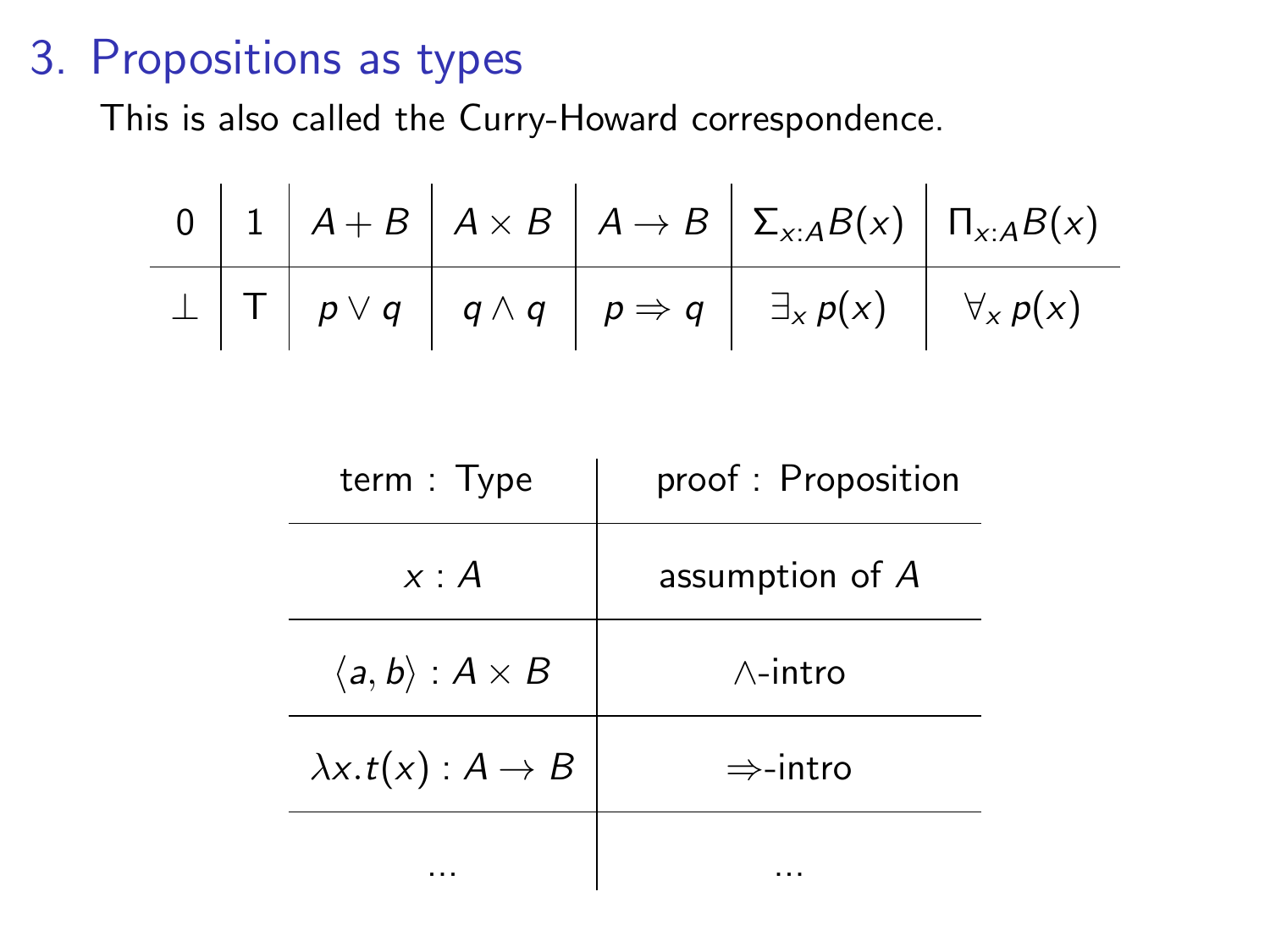#### 3. Propositions as types

There are, at first blush, two kinds of construction involved: constructions of proofs of some proposition and constructions of objects of some type. But I will argue that, from the point of view of foundations of mathematics, there is no difference between the two notions. A proposition may be regarded as a type of object, namely, the type of its proofs. Conversely, a type A may be regarded as a proposition, namely, the proposition whose proofs are the objects of type A. So a proposition A is true just in case there is an object of type A.

> W.W. Tait The law of excluded middle and the axiom of choice (1994)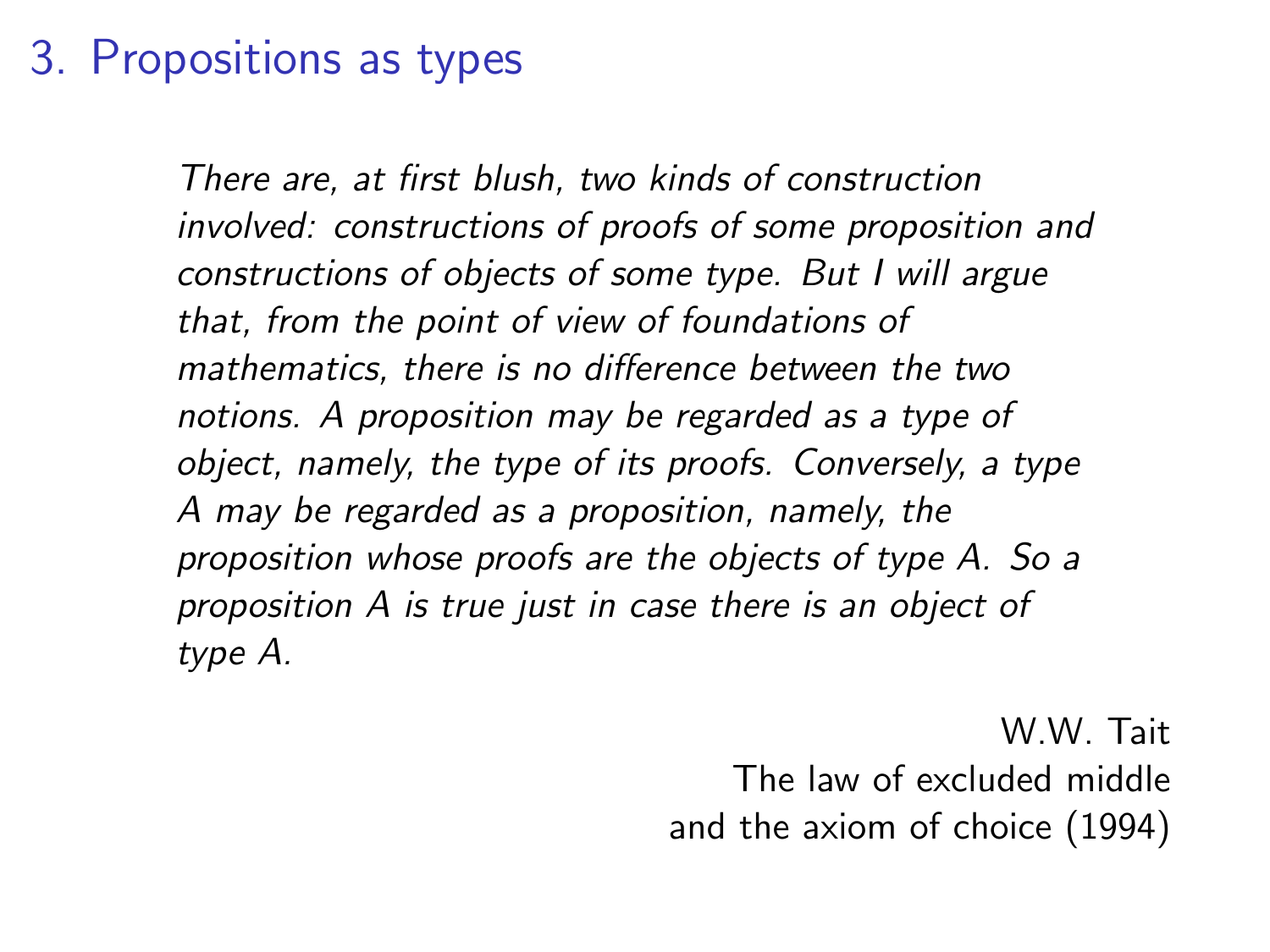# 4. Equality types

- $\triangleright$  Under propositions as types, the meaning of a proposition is its not just its truth-value, but the collection of its proofs.
- $\triangleright$  This is already a better notion of meaning than just the truth-values derived from logical equivalence of propositions.
- $\triangleright$  But there is an even richer notion of meaning in mathematics, related to isomorphism of algebraic structures, equivalence of categories, etc.
- $\triangleright$  This can also be captured in type theory, using the equality type.

 $Id_A(a, b)$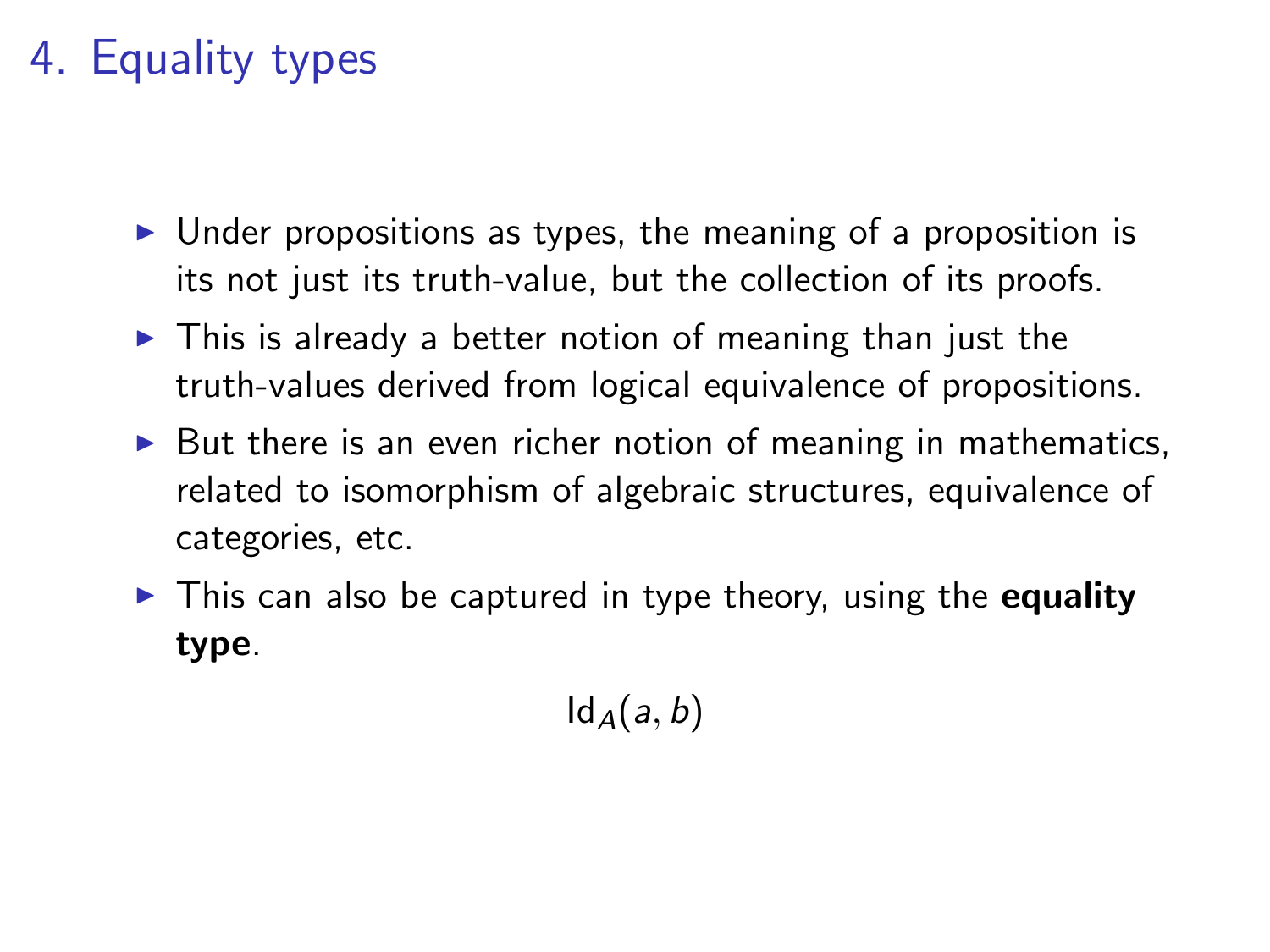## 4. Equality types

- For any type A and terms a, b : A, there is a type  $\text{Id}_{A}(a, b)$ .
- For any A and  $a : A$ , there is a term  $r(a) : Id_A(a, a)$ .
- ► Two terms  $a \equiv b$  are always identified by a term  $p : \text{Id}_A(a, b)$ ,
- **►** The elimination rule from  $\text{Id}_A(a, b)$  **does not** imply  $a \equiv b$ .

Thus different presentations  $a, b$  may mean the same thing.

- Moreover, every property  $x : A \vdash P(x)$  of A objects respects this notion of meaning, in the sense that given a proof  $p : Id_A(a, b)$ , and one  $t : P(a)$ , there is an associated one  $p_*t$  :  $P(b)$ .
- $\triangleright$  This is Frege's observation that the truth-value of  $P(a)$  does not change when one substitutes a component by another one with the same meaning.
- $\triangleright$  But here we see that such a substitution also has an effect on the PAT meaning, i.e. the set of proofs.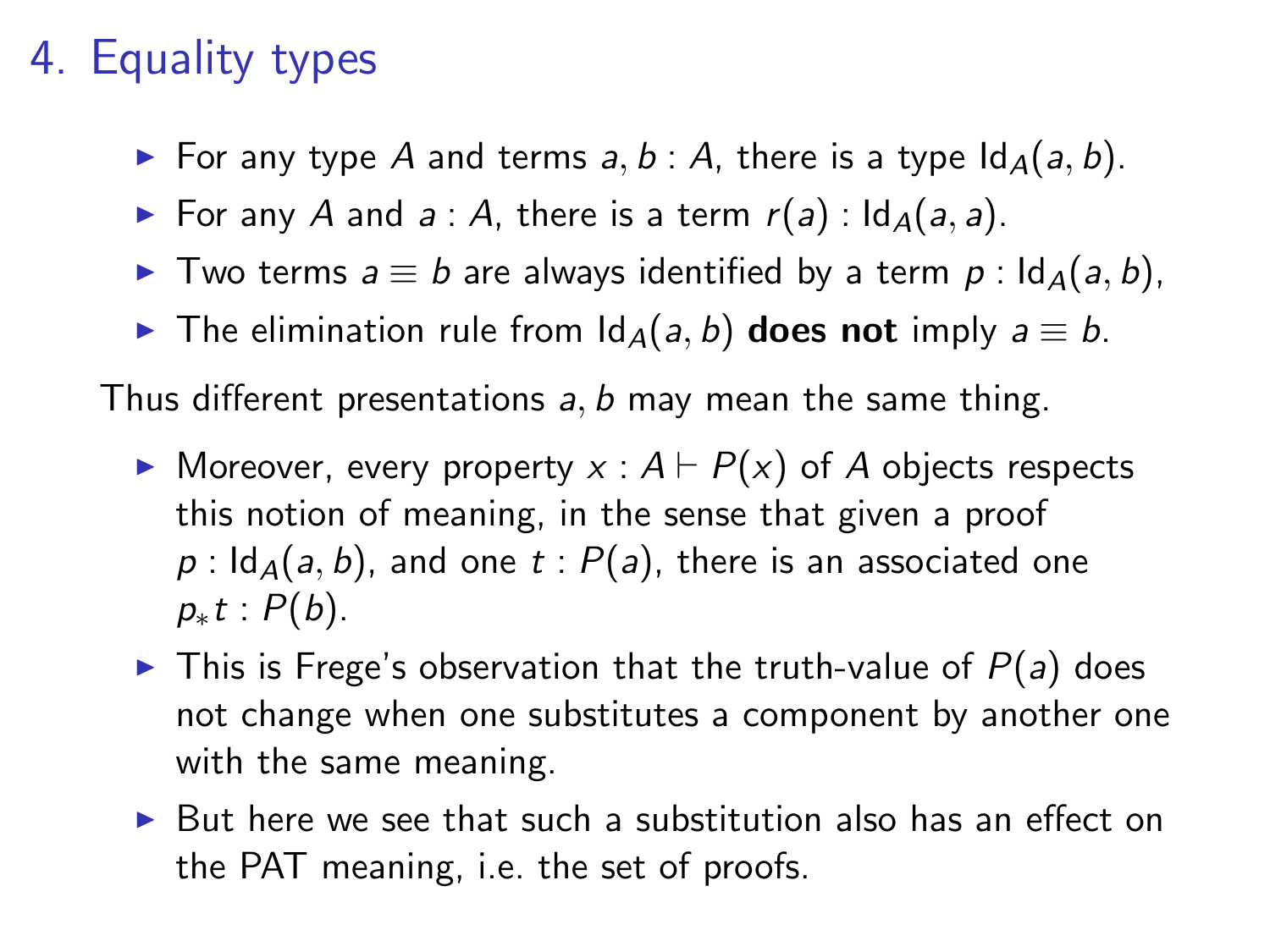#### 5. The homotopy interpretation

More is actually true: the Id-type endows each type with a rich structure that is respected by all constructions.

Suppose we have terms of ascending identity types:

a, b: A  
\np, q: 
$$
ld_A(a, b)
$$
  
\n $\alpha$ ,  $\beta$ :  $ld_{ld_A(a,b)}(p, q)$   
\n...:  $ld_{ld_{ld...}}(\ldots)$ 

Consider the interpretation:

| Typees                                           | → | Spaces                            |
|--------------------------------------------------|---|-----------------------------------|
| Terms                                            | → | Maps                              |
| $a : A$                                          | → | Points $a : 1 \rightarrow A$      |
| $p : \text{Id}_{A}(a, b)$                        | → | Paths $p : a \sim b$              |
| $\alpha : \text{Id}_{\text{Id}_{A}(a, b)}(p, q)$ | → | Homotopies $\alpha : p \approx q$ |

.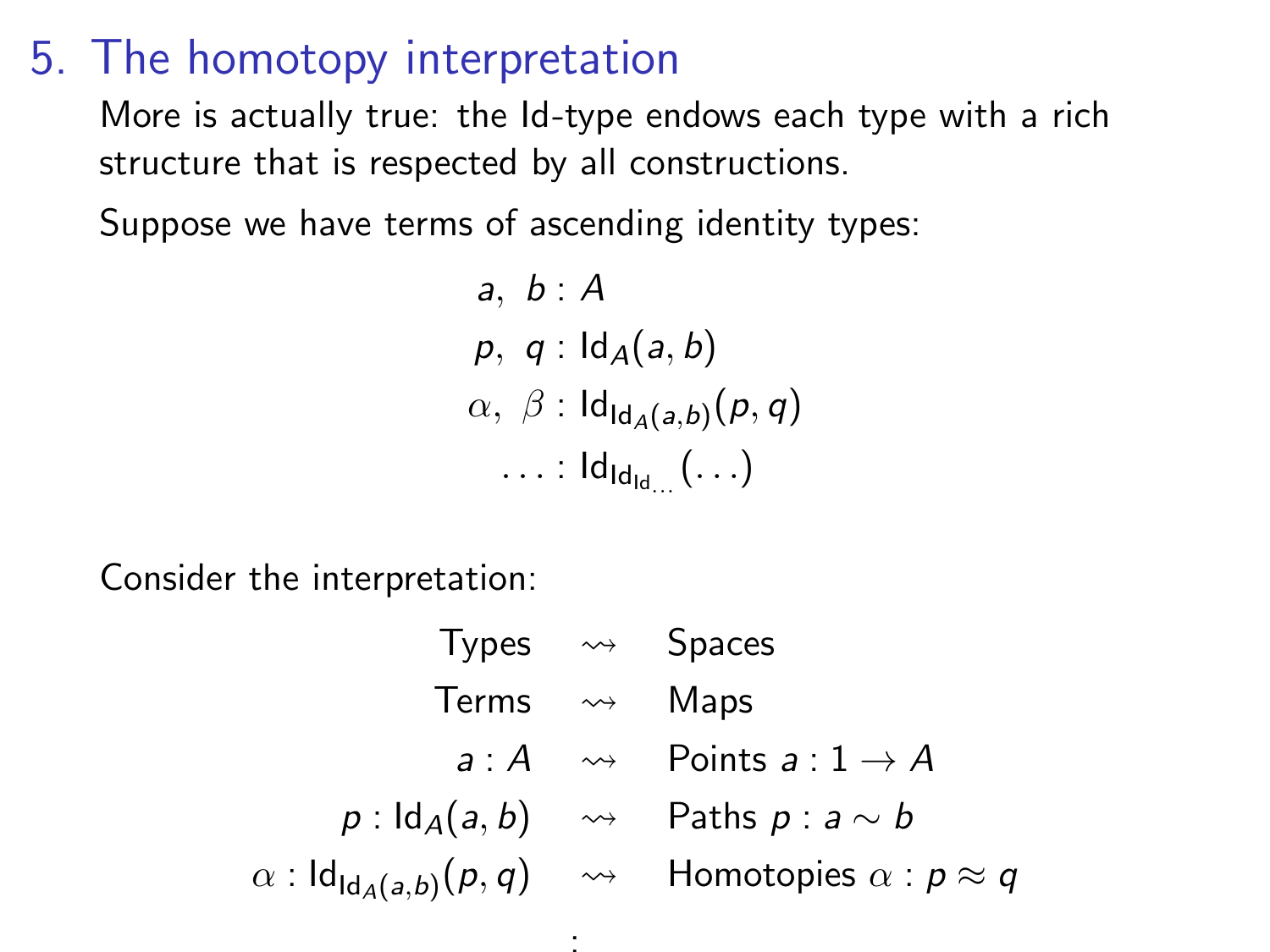### 6. The fundamental groupoid of a type

In topology, the points and paths in any space bear the structure of a **groupoid**: a category in which every arrow has an inverse.



In the same way the terms  $a, b, c : X$  and identity terms  $p : \text{Id}_X(a, b)$  and  $q : \text{Id}_X(b, c)$  of any type X also form a groupoid.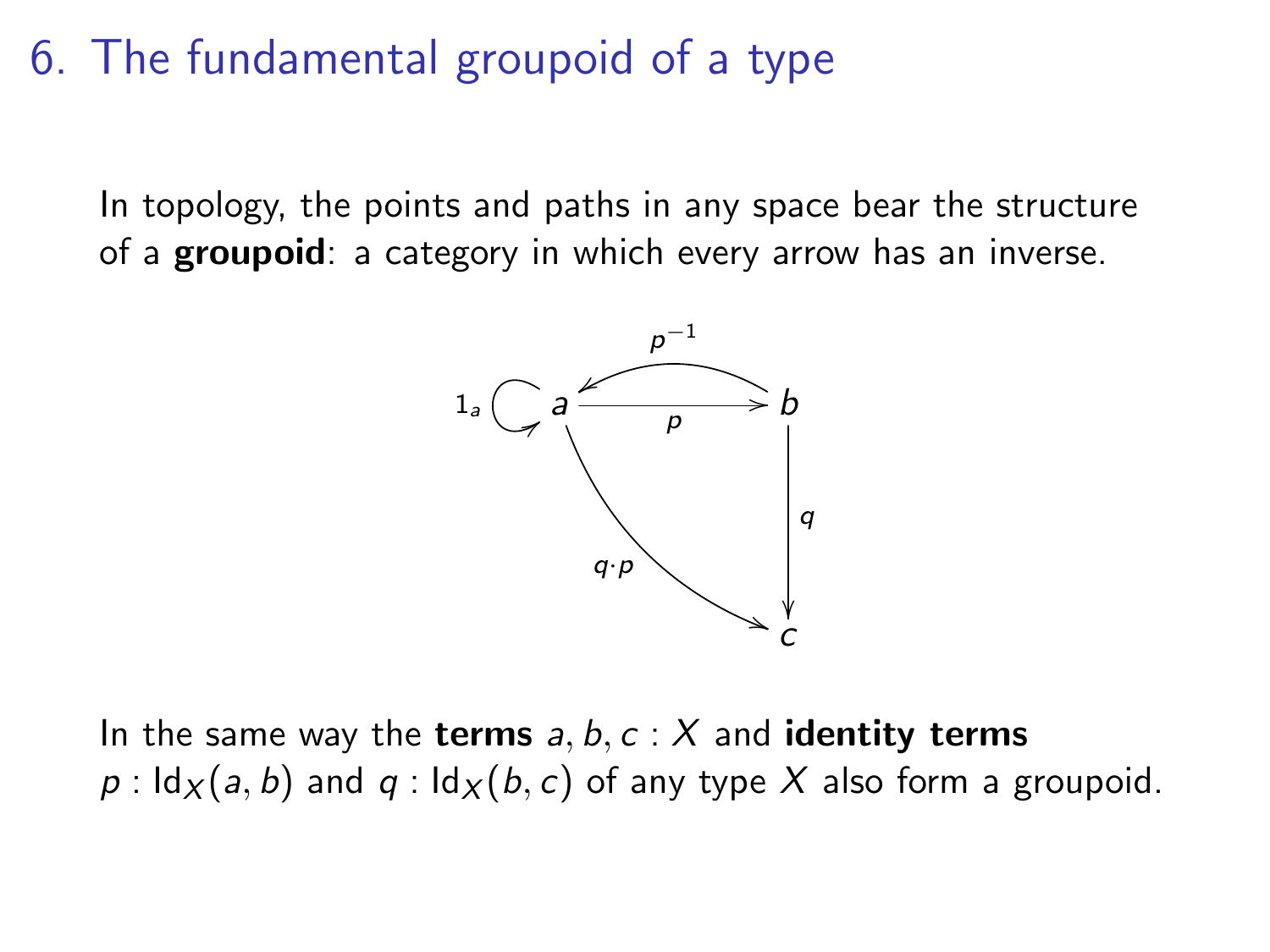#### 6. The fundamental groupoid of a type

The usual laws of identity provide the **groupoid operations**:

$$
r: Id(a, a) \qquad \text{reflexivity} \qquad a \longrightarrow a
$$
\n
$$
s: Id(a, b) \rightarrow Id(b, a) \qquad \text{symmetry} \qquad a \longrightarrow b
$$
\n
$$
t: Id(a, b) \times Id(b, c) \rightarrow Id(a, c) \qquad \text{transitivity} \qquad a \longrightarrow b
$$

/b

b

 $\blacktriangle$ 

ŗ c

As in topology, the groupoid equations:

$$
p \cdot (q \cdot r) = (p \cdot q) \cdot r
$$
 associativity  
\n
$$
p^{-1} \cdot p = 1 = p \cdot p^{-1}
$$
 inverse  
\n
$$
1 \cdot p = p = p \cdot 1
$$
 unit

hold only "up to homotopy", i.e. up to higher Id-terms.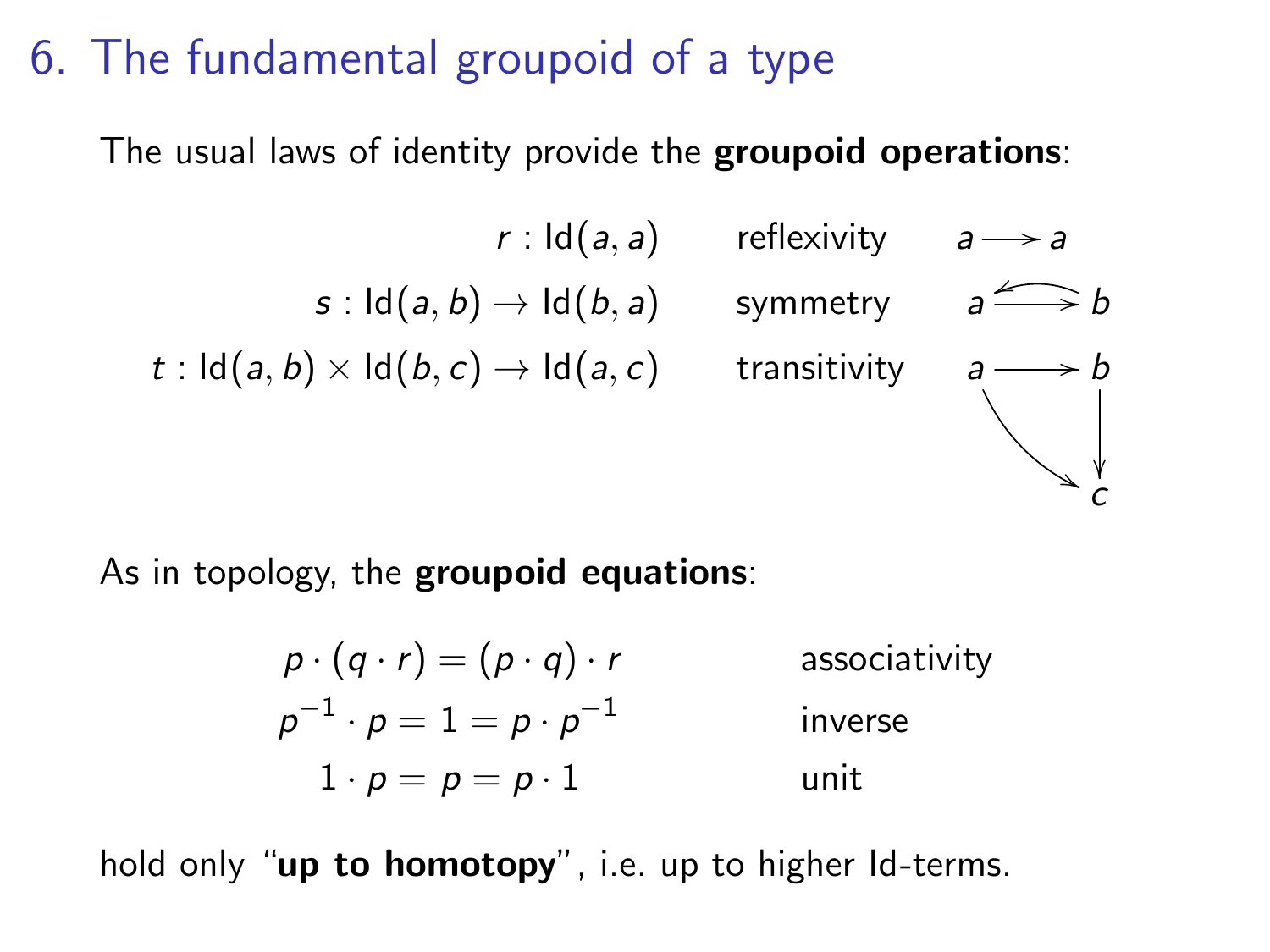## 6. The fundamental  $\infty$ -groupoid of a type

In this way, each type in the system is endowed with the structure of an  $\infty$ -groupoid, with terms, identities between terms, identities between identities, ...



Such structures also occur elsewhere in Mathematics, e.g. in Grothendieck's homotopy hypothesis.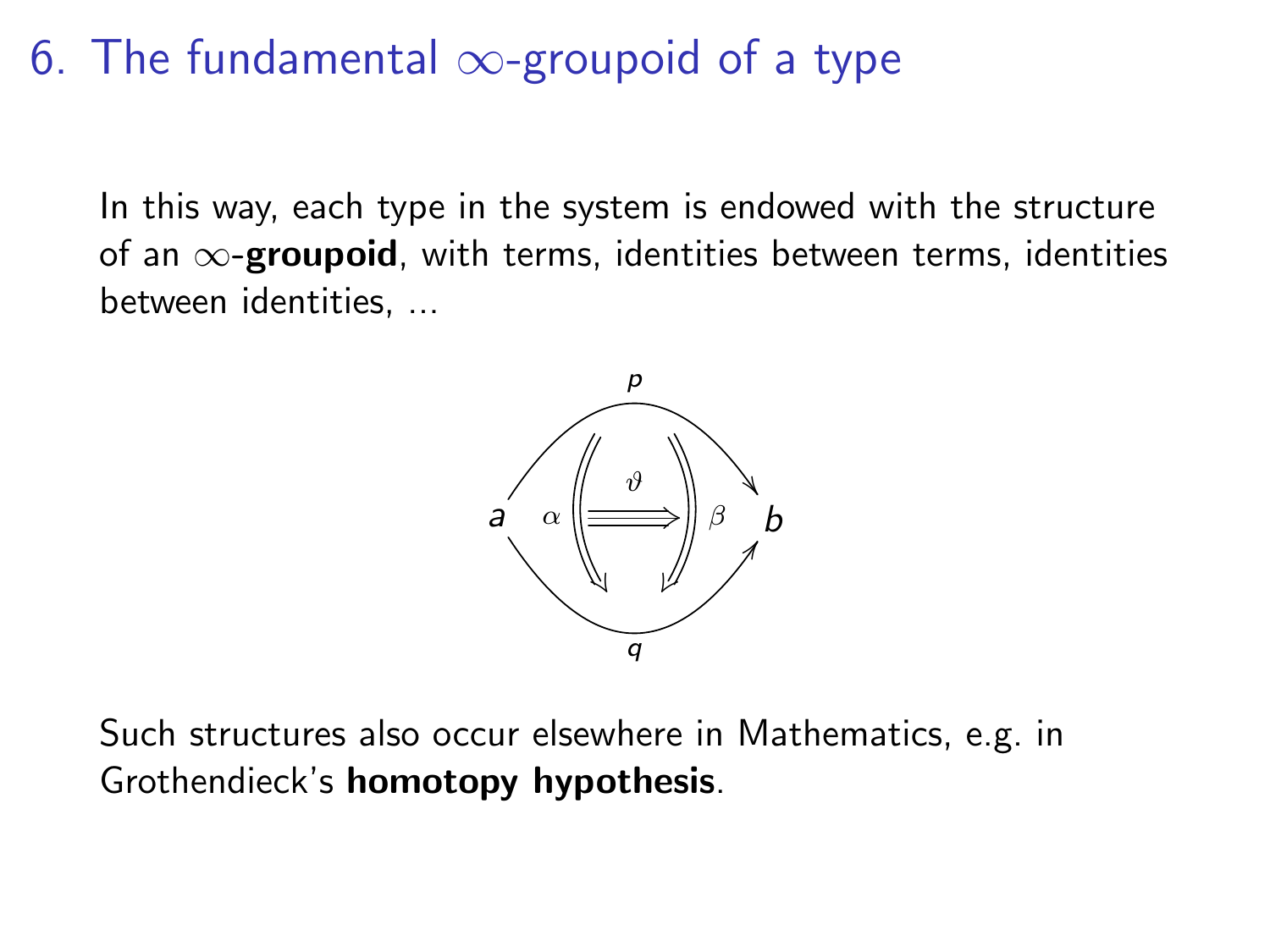## 7. The hierarchy of  $n$ -types

The universe of types is naturally stratified by the level at which the fundamental  $\infty$ -groupoid becomes trivial (if it ever does).

| A is a <b>proposition</b> : $\iint dA(x, y)$ , at most one term a : A.<br>x,y:A                               |
|---------------------------------------------------------------------------------------------------------------|
| A is a set: $\ \cdot\ $ Prop( $\text{Id}_A(x, y)$ ), <i>identity is a proposition</i> .<br>x,y:A              |
| A is a 1-type: $\ \cdot\ $ Set(Id <sub>A</sub> $(x, y)$ ), <i>identity is a set.</i><br>x,y:A                 |
| A is an $(n+1)$ -type: $   \cdot   $ nType( $\text{Id}_{A}(x, y)$ ), <i>identity is an n-type.</i><br>x, y: A |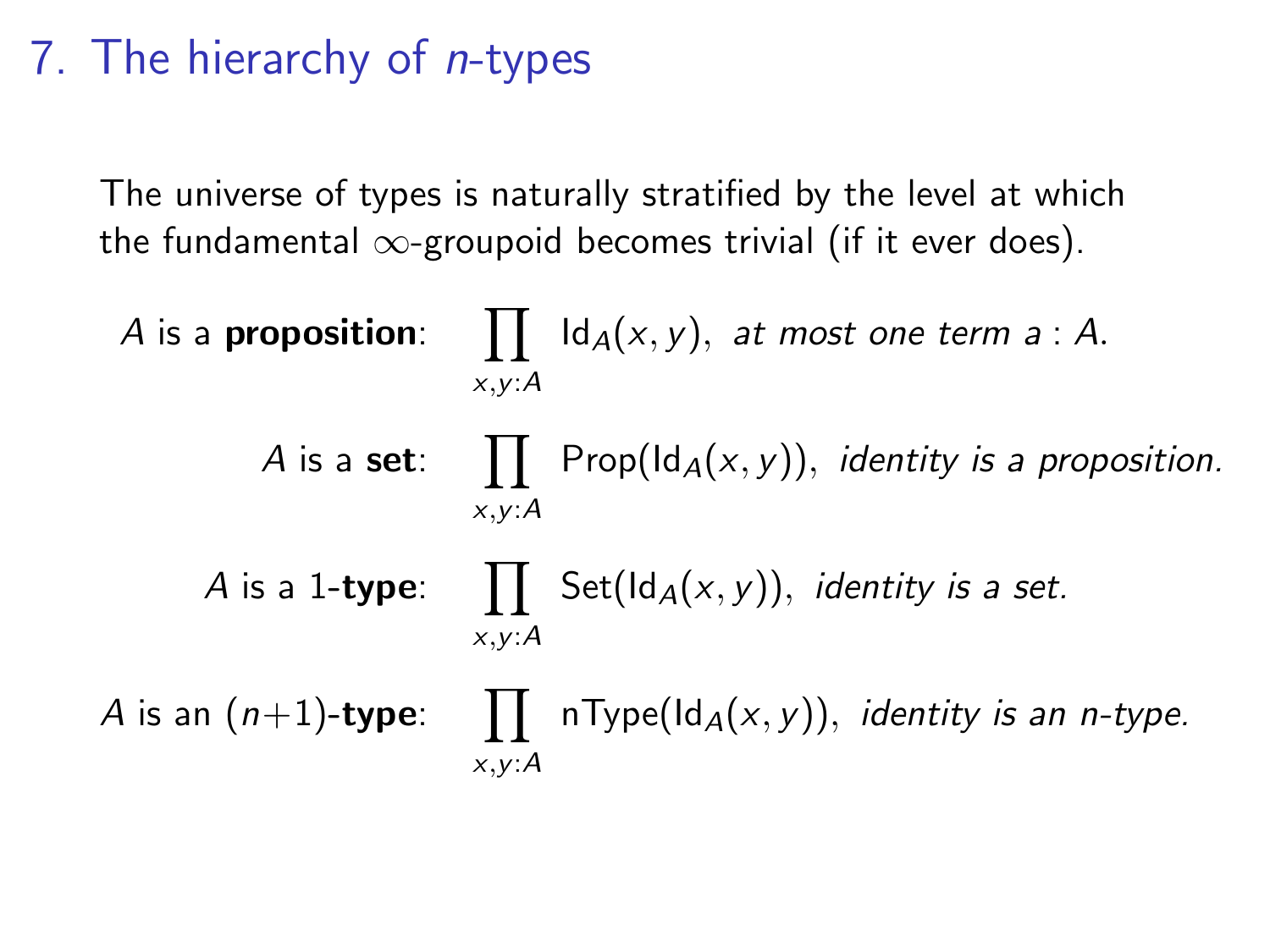## 7. The hierarchy of *n*-types

This gives a new view of the mathematical universe in which types also have intrinsic higher-dimensional structure.

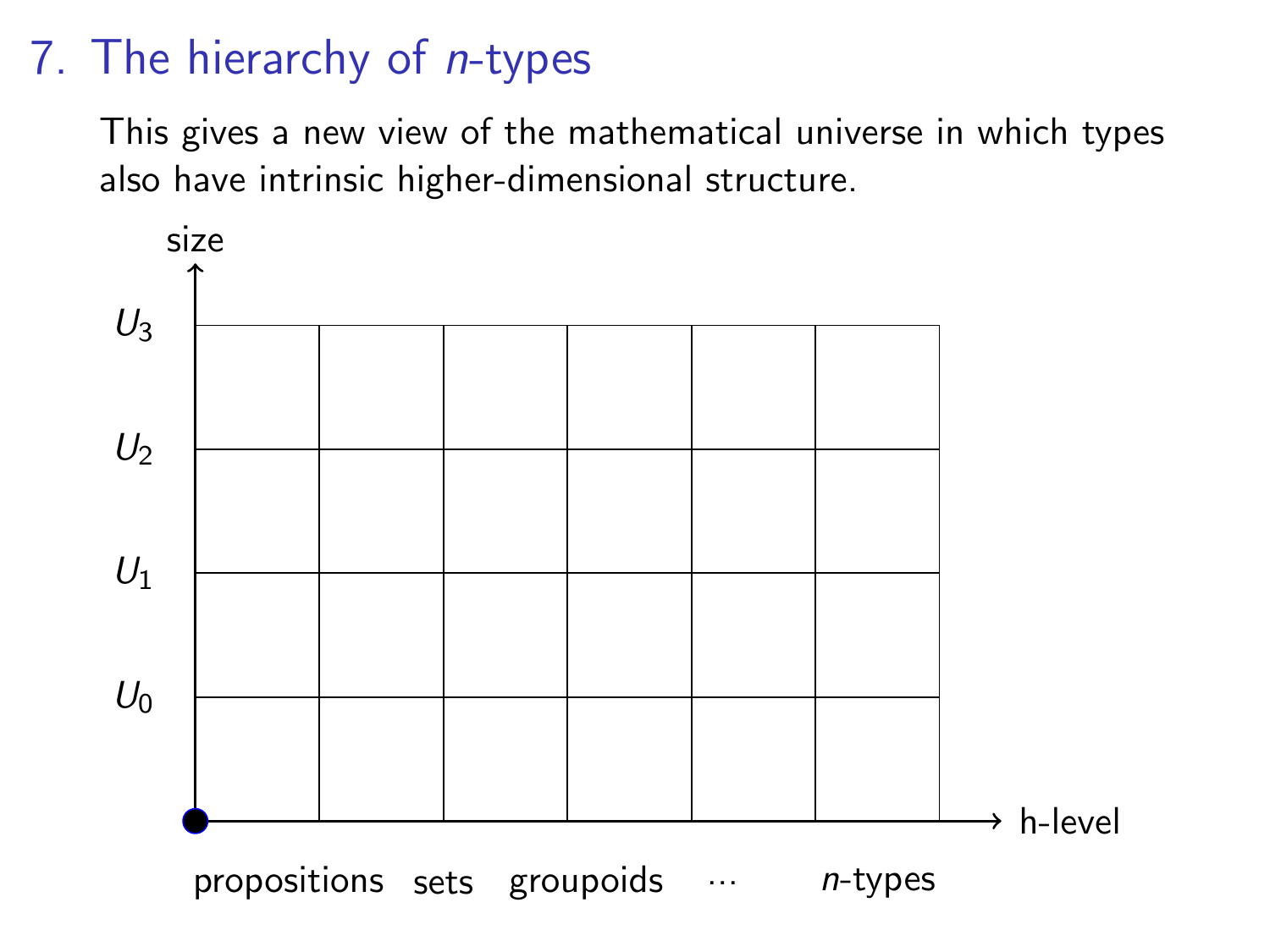## 8. Equivalence of types

- $\blacktriangleright$  The idea of *n*-types refines the propositions as types conception: types are now also higher structures, rather than mere propositions.
- Intermeterm There is a corresponding notion of equivalence  $A \simeq B$  that is finer than mere *logical equivalence*  $A \leftrightarrow B$ .
- $\triangleright$  Isomorphism of types is defined as usual:

$$
A \cong B =_{df} \sum_{f:A \to B} \sum_{g:B \to A} \text{Id}(g \circ f, 1_A) \times \text{Id}(f \circ g, 1_B)
$$

This is good for sets, but when A and B are *n*-types for  $n > 0$ the condition " $g \circ f = 1_A$  and  $f \circ g = 1_B$ " is underspecified.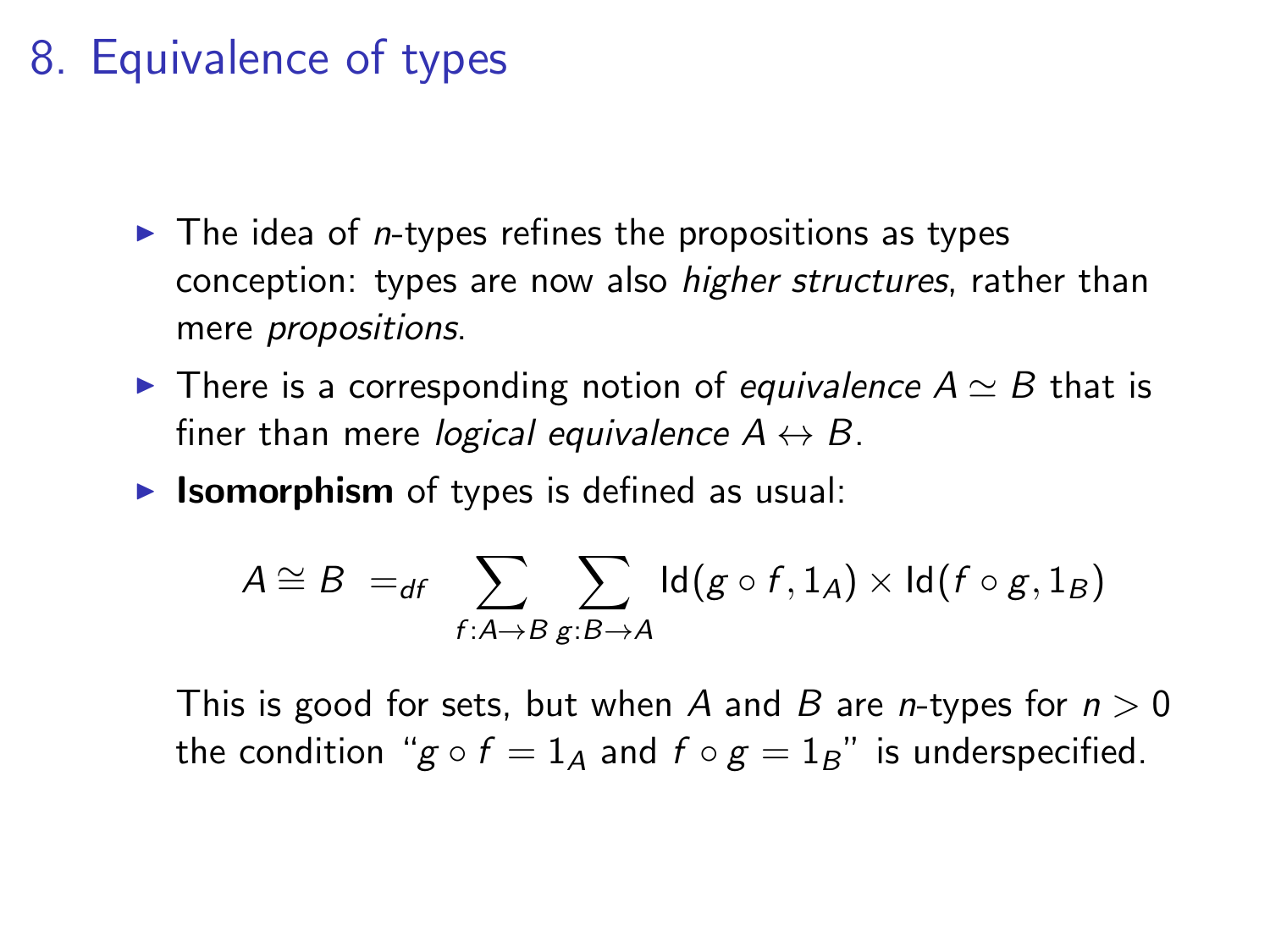## 8. Equivalence of types

Equivalence of types:

$$
A \simeq B =_{df} \sum_{\substack{f : A \to B \\ g : B \to A}} \sum_{\substack{\eta : g \circ f = 1_A \\ \varepsilon : f \circ g = 1_B}} \text{Coh}(f, g, \eta, \varepsilon)
$$

adds a further "coherence" condition  $Coh(f, g, \eta, \varepsilon)$  relating the chosen  $\eta$  :  $\text{Id}(g \circ f, 1_A)$  and  $\varepsilon$  :  $\text{Id}(f \circ g, 1_B)$ .

Equivalence subsumes:

...

- $\triangleright$  logical equivalence A  $\leftrightarrow$  B for propositions,
- $\triangleright$  isomorphism  $A \cong B$  for sets,
- $\triangleright$  categorical equivalence  $A \simeq B$  for 1-types (groupoids),

 $\triangleright$  homotopy equivalence  $A \simeq B$  for spaces ( $\infty$ -groupoids).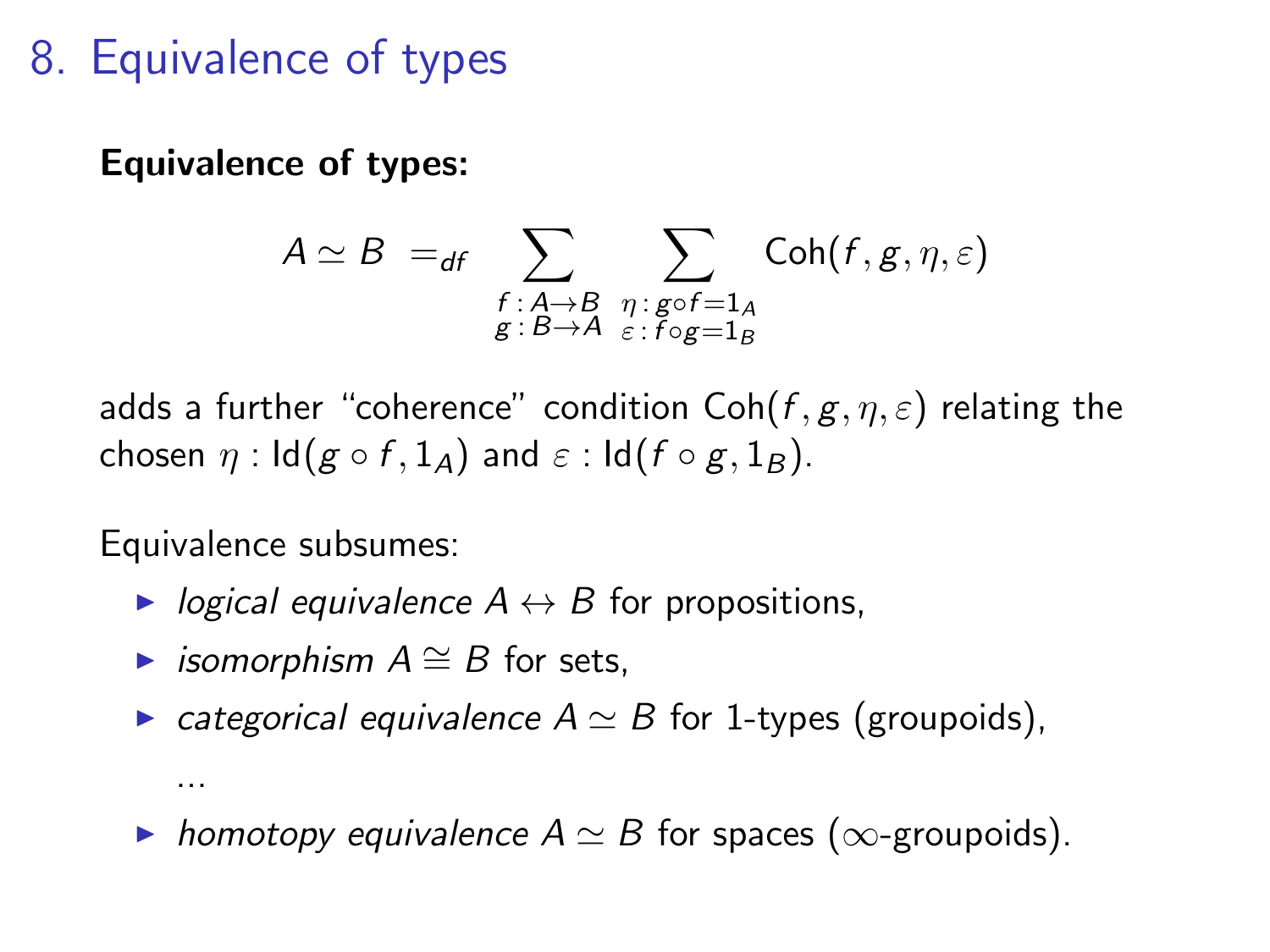## 8. Equivalence of types

- For every family of types  $x : A \vdash B(x)$ , we saw that given a term  $p : \text{Id}_{A}(a, b)$ , and one  $t : B(a)$ , there is an associated term  $p_*t : B(b)$ .
- In fact, the map  $p_{*} : B(a) \to B(b)$  is always an equivalence of types  $B(a) \simeq B(b)$ .
- $\blacktriangleright$  Thus equivalence  $A \simeq B$  provides a finer notion of meaning than the truth-values derived from logical equivalence  $A \leftrightarrow B$ .
- ▶ This seems like a better answer to Frege's question "what else but the truth-value could be found ...?"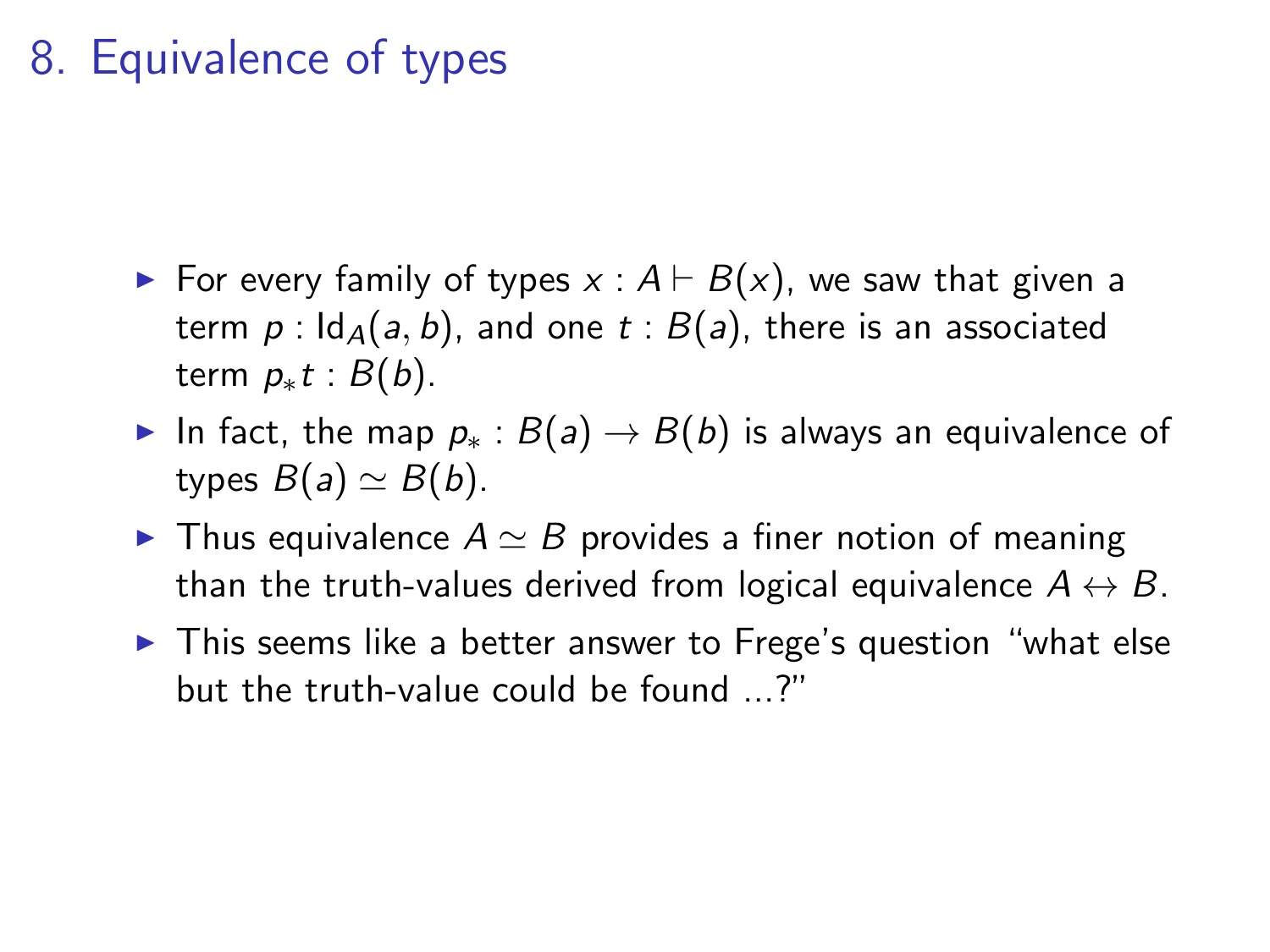## 9. A Fregean test

The supposition that the truth-value of a sentence is its meaning shall now be put to further test. We have found that the truth-value of a sentence remains unchanged when an expression is replaced by another having the same meaning: but we have not yet considered the case in which the expression to be replaced is itself a sentence. Now if our view is correct, the truth-value of a sentence containing another as part must remain unchanged when the part is replaced by another sentence having the same truth-value.

Frege, Uber Sinn und Bedeuting

Of course, we must replace the truth-value in this test by our new proposal for the meaning of a sentence, namely the  $\simeq$ -equivalence class, or more briefly the homotopy type.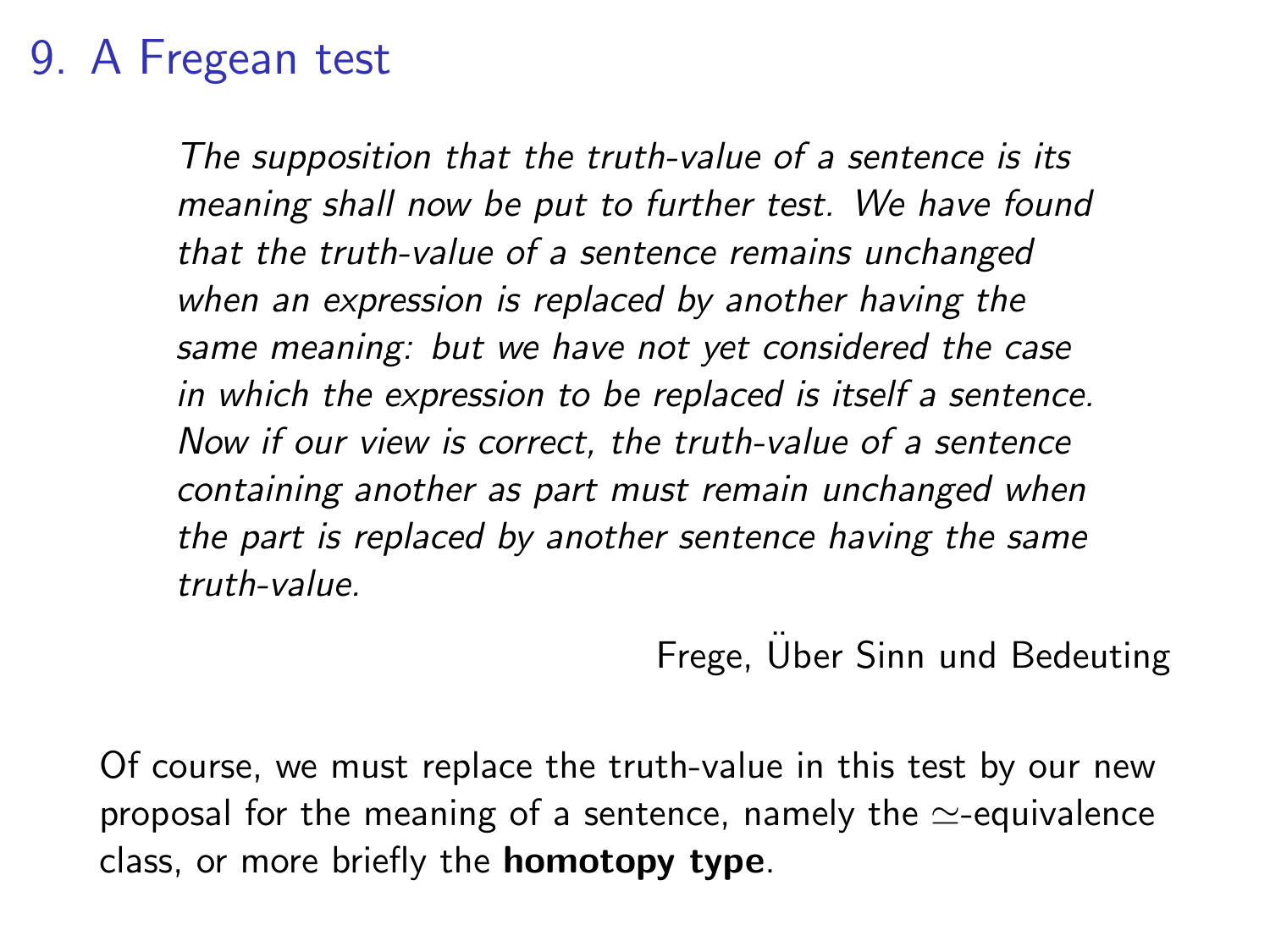## 9. A Fregean test

If the type A is, say, a set (a 0-type), and  $A \simeq B$ , then indeed B is also a set.

More generally, one can prove in the system the statement

 $nType(A) \times (A \simeq B) \rightarrow nType(B)$ .

That is to say, one can construct a term of this type.

This means that the truth-value of the type "A is an n-type" respects equivalence, in the sense that, if "A is an n-type" is true, and " $A \simeq B$ " is true, then "B is an n-type" is true.

This is not what is required, however.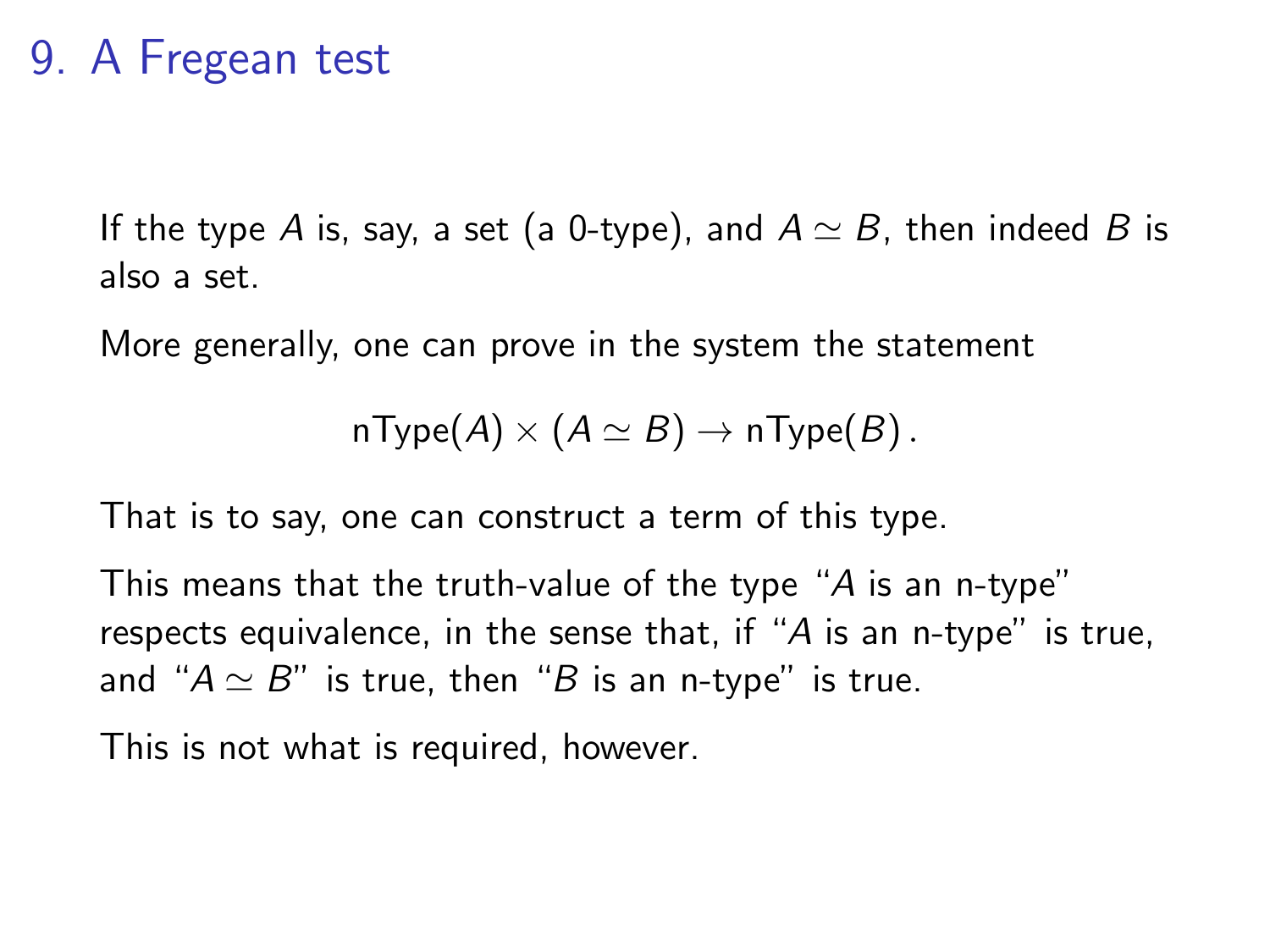### 9. A Fregean test

Instead, consider the apparently stronger statement:

$$
(A\simeq B)\to \big(\mathsf{nType}(A)\simeq \mathsf{nType}(B)\big)
$$

This says that the homotopy type of  $nType(A)$  respects the homotopy type of A.

More generally, let  $\Phi[X]$  be any type expression containing a type X, and consider whether the homotopy type of  $\Phi[X]$  respects the homotopy type of  $X$  in the foregoing sense:

$$
(A \simeq B) \rightarrow (\Phi[A] \simeq \Phi[B])
$$

This can be shown by induction on the type constructors in  $\Phi[X]$ . This is an **invariance principle** for the type theoretic language with respect to type equivalence.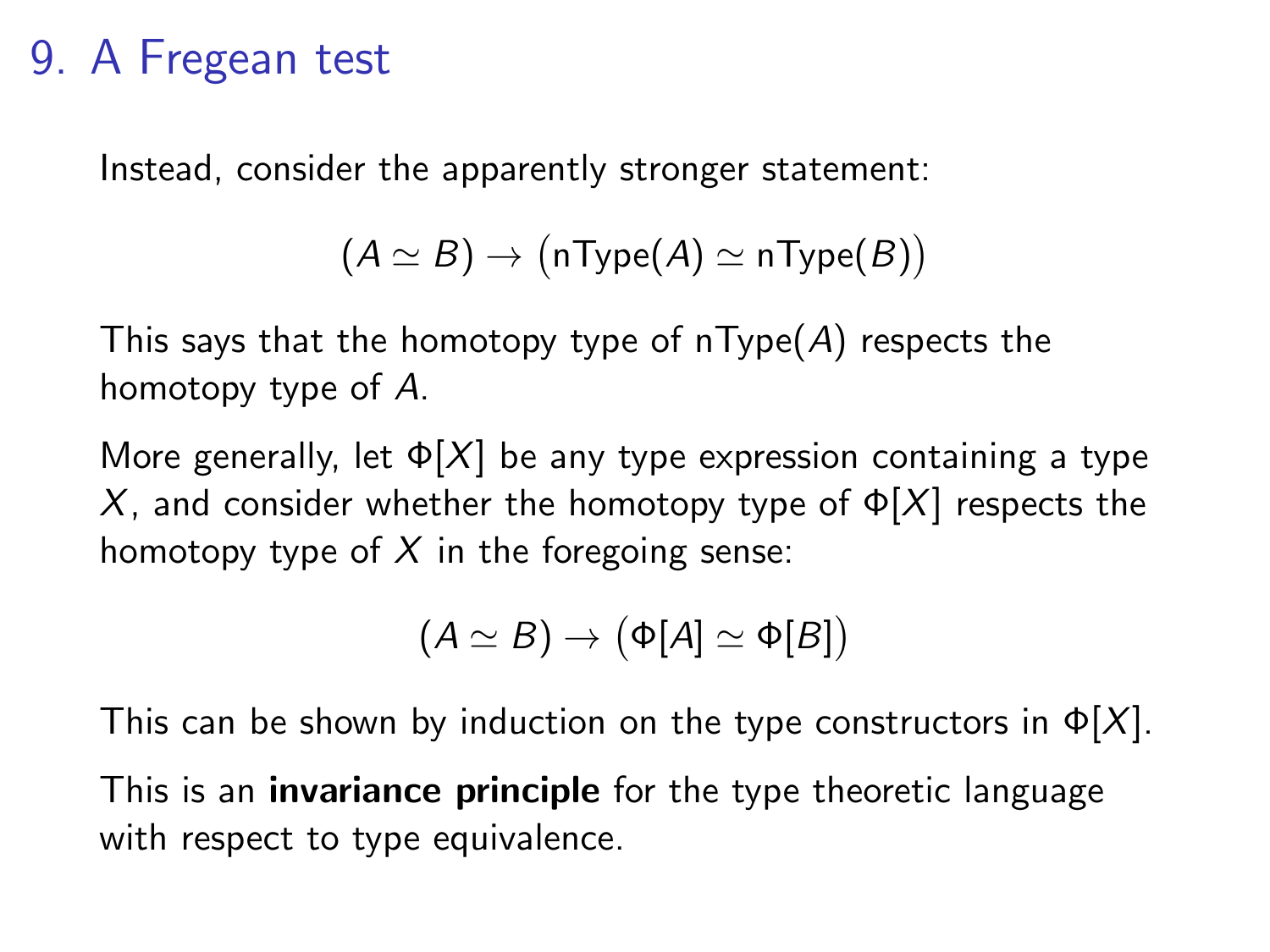#### 10. Tarski's invariance proposal

Now suppose we continue this idea, and consider still wider classes of transformations. In the extreme case, we would consider the class of all one-one transformations of the space, or universe of discourse, or 'world', onto itself. What will be the science which deals with the notions invariant under this widest class of transformations? Here we will have very few notions, all of a very general character. I suggest that they are the logical notions, that we call a notion 'logical' if it is invariant under all possible one-one transformations of the world onto itself.

Tarski, What are logical notions? (1966)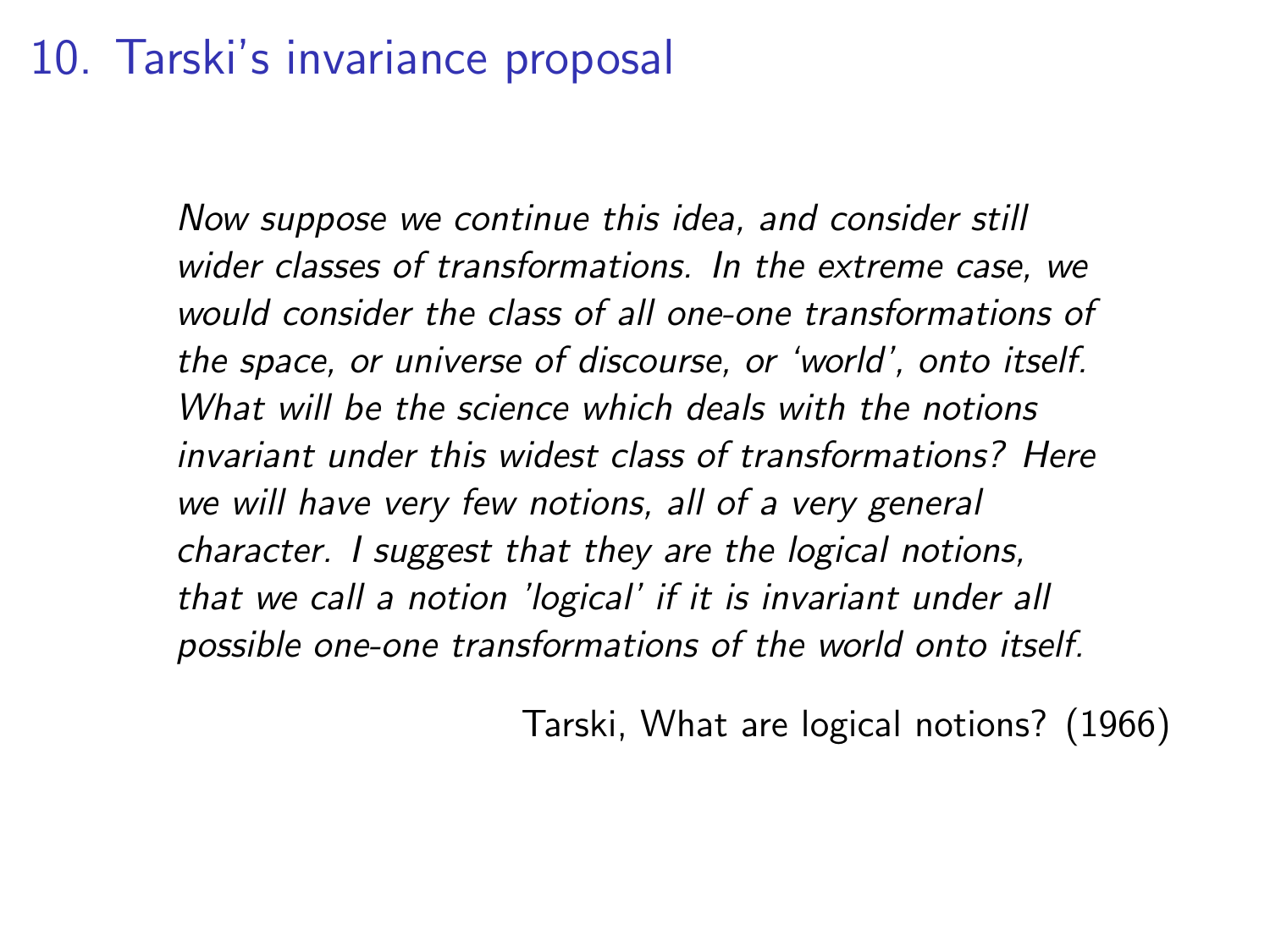## 10. Tarski's invariance proposal

Tarski observes that all concepts Φ that are definable in Russell's theory of types (higher-order logic) are invariant under isomorphism, and proposes this as a definition of the notion of a "logical concept".

We have just seen that all concepts in Martin-Löf type theory are invariant under a wider class than the one considered by Tarski, namely homotopy equivalence.

(Cardinality is an example of a concept definable in HOL that is not invariant under homotopy equivalence.)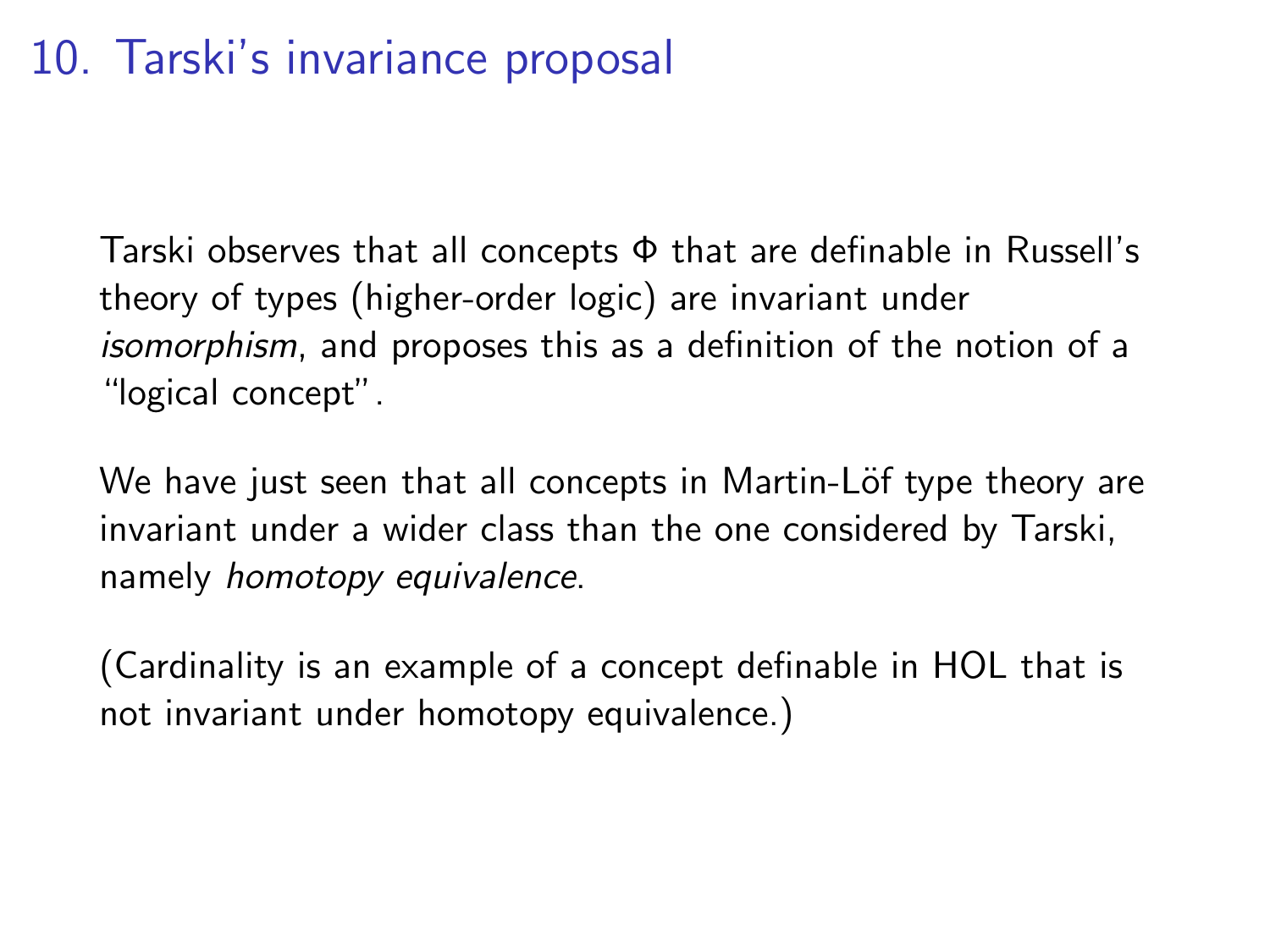## 11. Internalizing invariance

We can state the invariance principle in the system of type theory by adding a universe of types U, so that we have variables  $X: U$ . We then replace the type  $\Phi[X]$  by an arbitrary family of types

 $X : U \vdash P(X)$ .

Finally, we consider the type:

$$
(A \simeq B) \rightarrow (P(A) \simeq P(B))
$$

This formulates the invariance principle internally.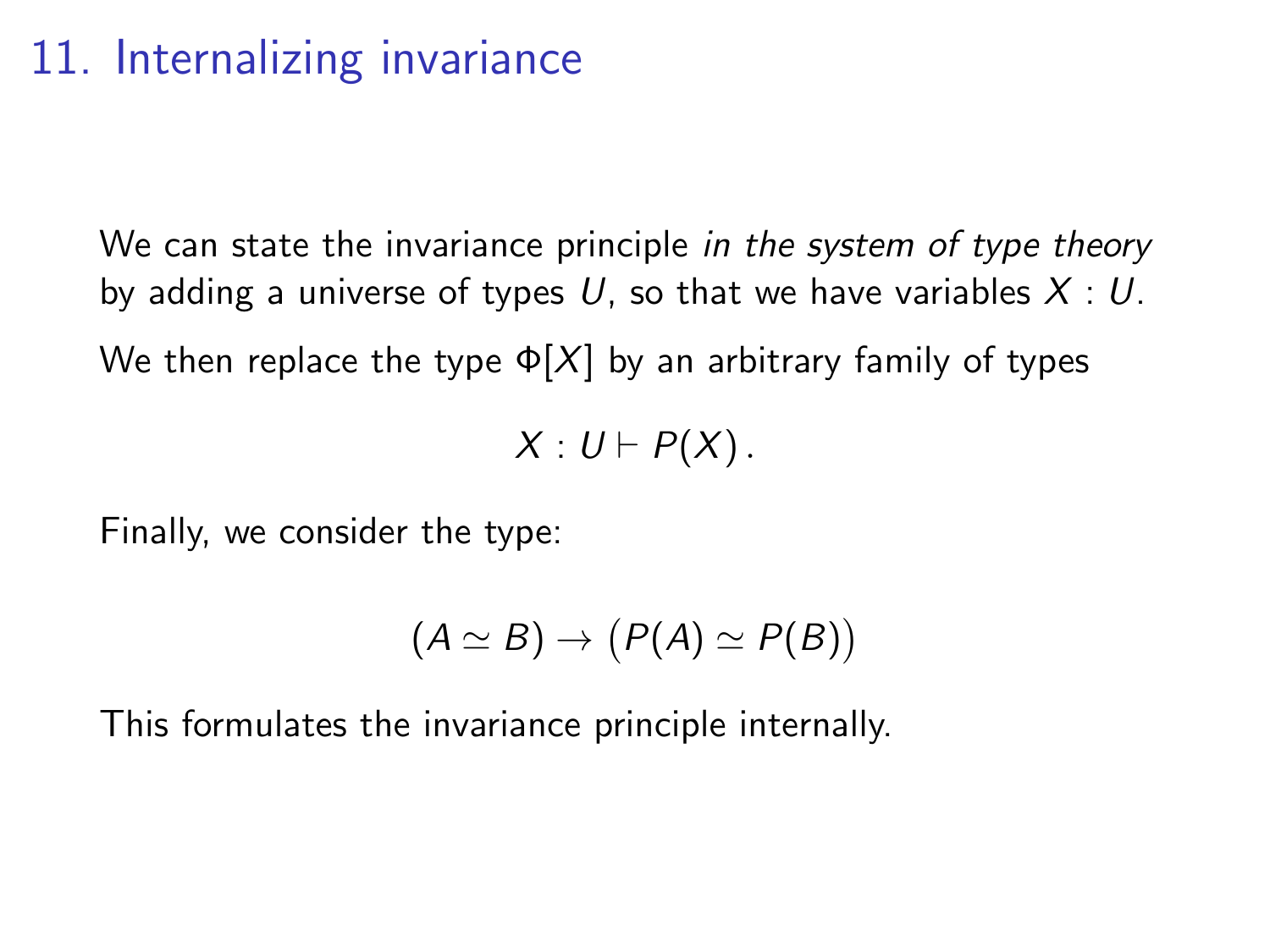#### 11. Internalizing invariance

Given the invariance principle

$$
(A \simeq B) \rightarrow (P(A) \simeq P(B)),
$$

we could take  $P(X)$  to be  $Id_{U}(A, X)$  to get

$$
(A \simeq B) \to (\mathrm{Id}_U(A, A) \simeq \mathrm{Id}_U(A, B)).
$$

From this, we easily get

$$
(A \simeq B) \to \mathrm{Id}_U(A, B).
$$

This says that equivalent types are equal.

The celebrated Univalence Axiom of Voevodsky says something even stronger, namely that equivalence is equivalent to equality:

$$
(A \simeq B) \simeq \mathrm{Id}_U(A, B).
$$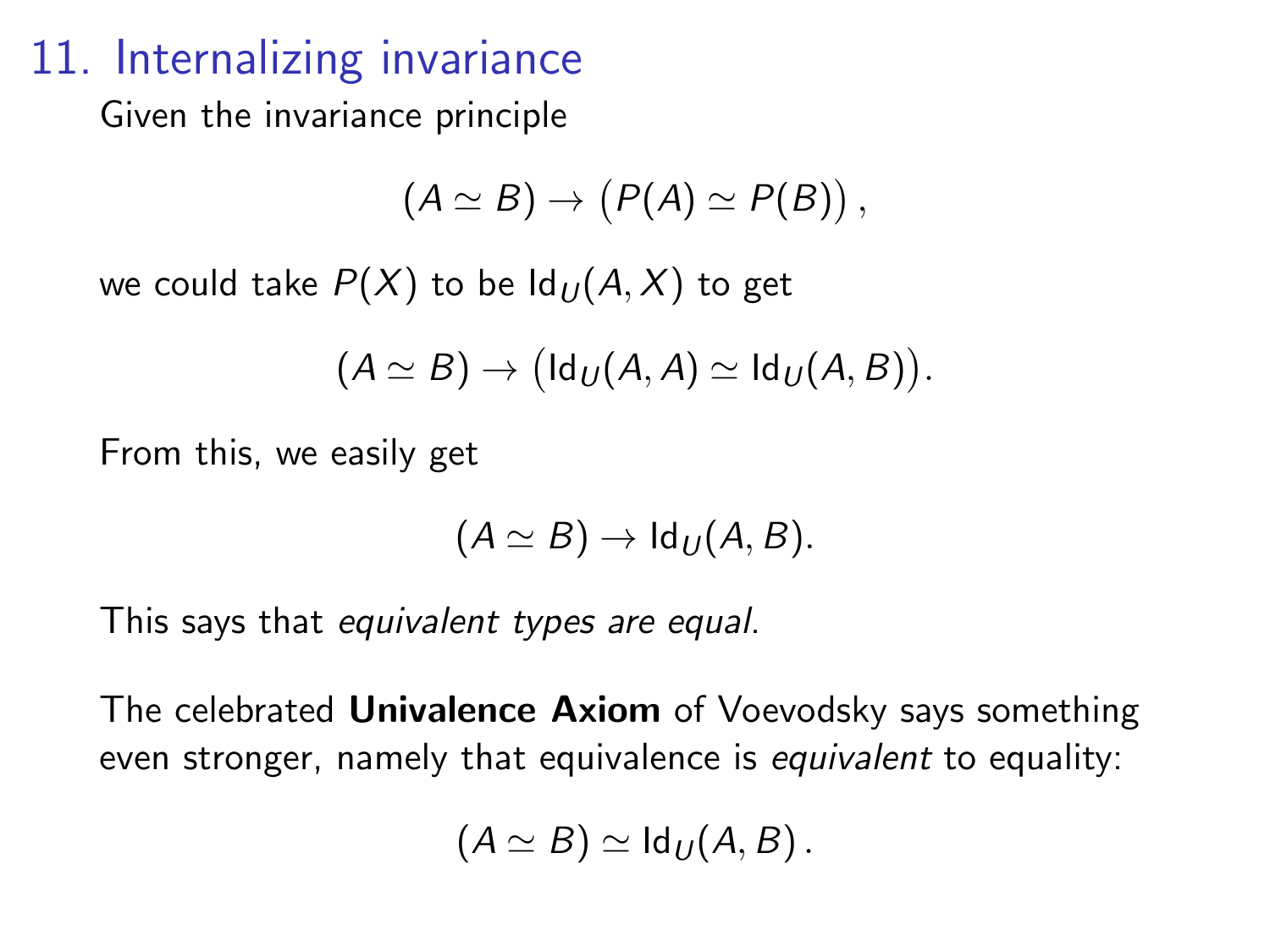#### 12. Invariance and Univalence

Univalence

$$
(A \simeq B) \simeq \mathsf{Id}_U(A, B)
$$

easily implies invariance:

- Given an equivalence  $e : A \simeq B$ , by univalence we get an equality  $\overline{e}$  :  $\mathsf{Id}_{U}(A, B)$ .
- But then the equality  $\overline{e}$  acts on any type family  $X : U \vdash P(X)$ to give an equivalence  $\overline{e}_*$  :  $P(A) \simeq P(B)$ .
- $\triangleright$  So univalence implies the invariance principle

$$
(A \simeq B) \rightarrow (P(A) \simeq P(B)).
$$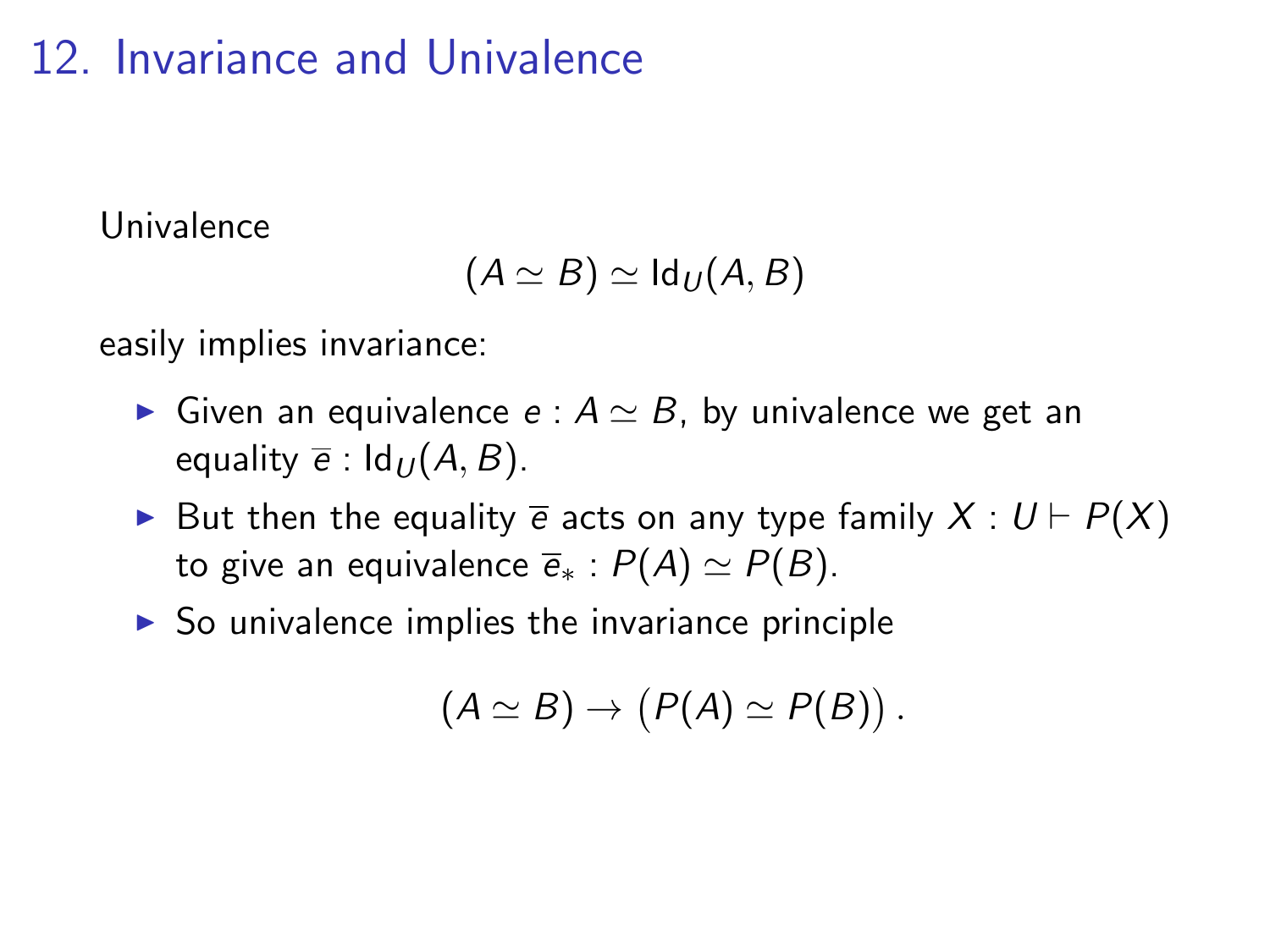#### 12. Invariance and Univalence

Univalence

$$
(A \simeq B) \simeq \mathsf{Id}_U(A, B)
$$

is an internalization of the principle of invariance: it asserts that all concepts in the system are invariant under equivalence.

Applied to itself in a higher universe  $U'$ , the statement of univalence becomes

$$
Id_{U'}((A \simeq B), Id_{U}(A, B)).
$$

Switching from Id to  $=$  this becomes the more readable

$$
(A \simeq B) = (A = B).
$$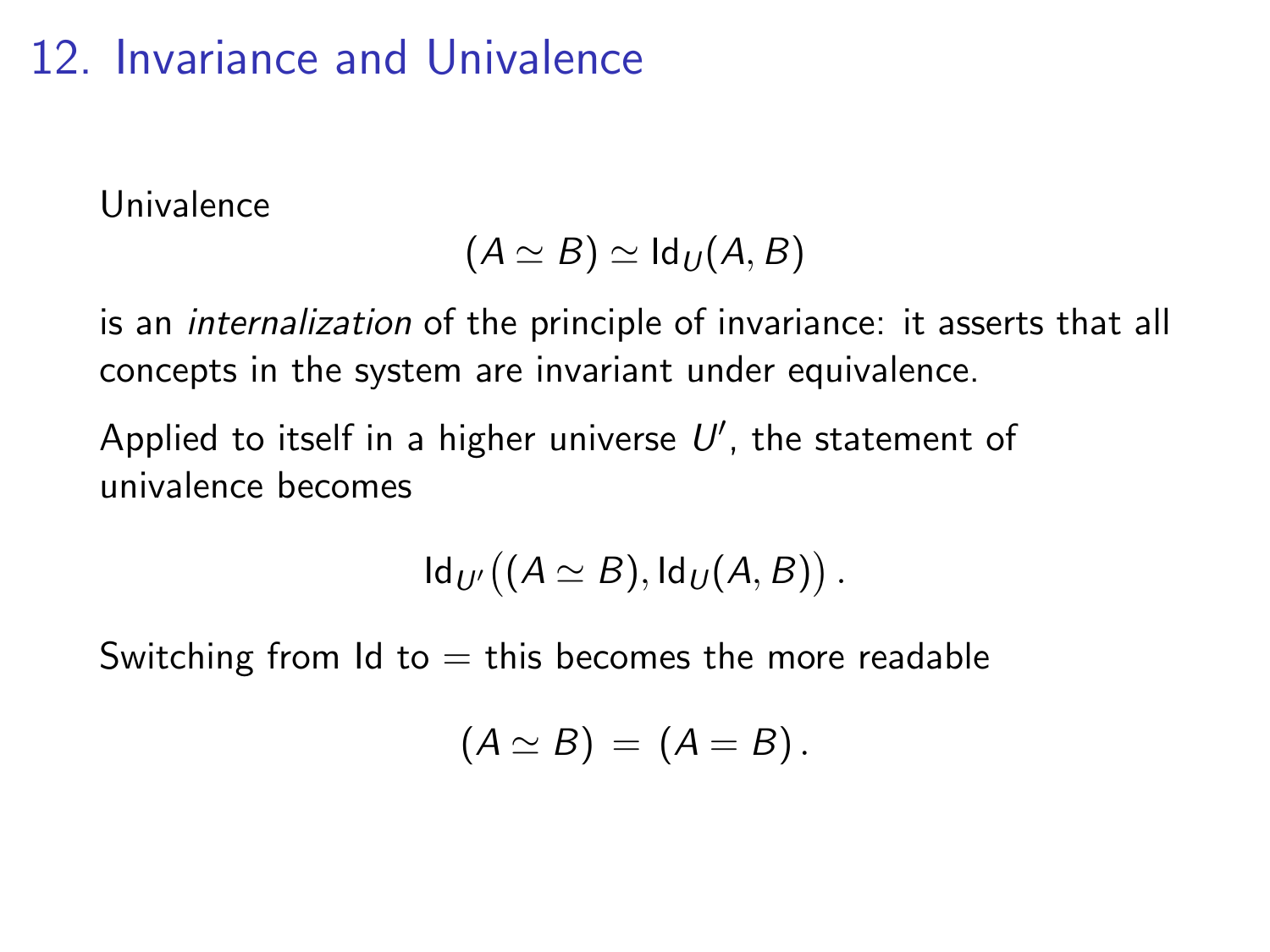## 13. Univalence and Intensionality

Now consider this last version of univalence

$$
(A \simeq B) = (A = B)
$$

under our interpretation of equality as sameness of meaning, not only for terms  $a, b : A$ , but now also for type expressions  $A, B$ , i.e. mathematical statements formulated in type theory.

Such type expressions A, B, ... are regarded as *presentations* of mathematical propositions and structures, and they present the same mathematical object if  $A = B$ .

Under this interpretation, the univalence principle says that two such presentations  $A, B$  have the same homotopy type just in case they mean the same thing – indeed it says something stronger: to say that they have the same homotopy type means the same thing as to say that they have the same meaning.

The meaning of a mathematical statement is its homotopy type.